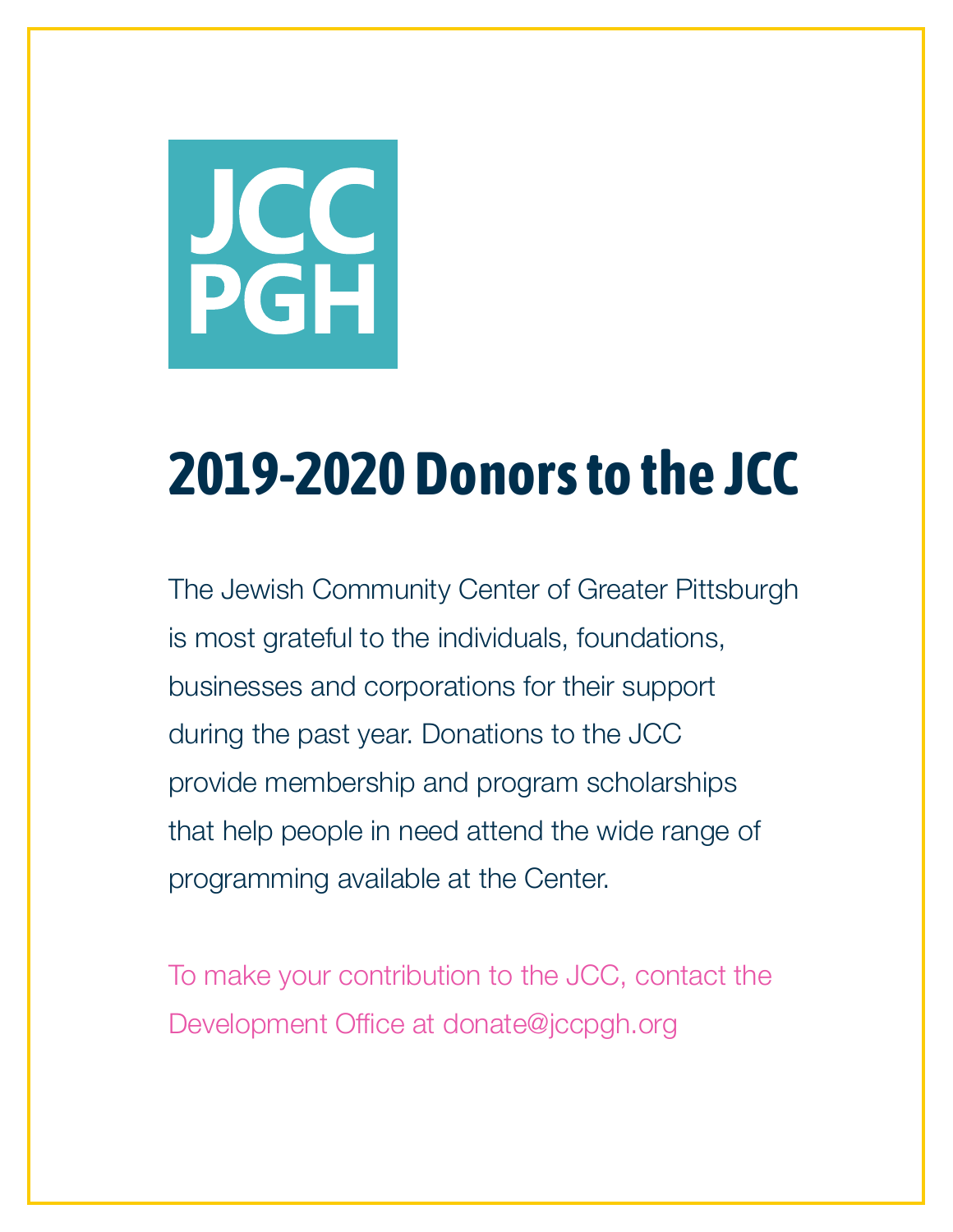#### **Annual Fund**

*All contributions to the JCC's annual operating fund***—***including (+) Big Night Sponsors*

+ Anonymous Donors + A&L BMW, Jaguar, Land Rover & The Lamfrom Family Stephen and Catherine Abbondanza Mark and Joy Abbott Sharon Abrams Mary and James Acklin Acorn - Deciduous Hospitality Group Catherine Adams Anisah Ahmad Evan Aiello and Richard Hawkinberry + Meryl and David Ainsman Elias and Leslie Aizenman + Aladdin Food Services Management, LLC + Allegheny Roofing & Sheet Metal Co., Inc. Michael O'Toole and Rosemary Alley Mark Allshouse Orlay Alonso + Alpha Screen Graphics Conny Altdorfer James and Louise Altes Courtney Alvarez Honey Kessler Amado + Lauren and Scott Americus Debra and Stewart Anderson Paul Anderson Carmen Andreescu and Tibor Dumitriu Lisa Anselmo + Dr. Elie Aoun and Justin Matase Jacqueline Apone + Arch Masonry & Restoration Sarah Arnold and Adam Lemieux Norma Artman C. Daniel and Ronna Harris Askin Dr. Barry and Malori Asman Charles Atkins Earl Aussenberg + B&R Pools and Swim Shop Valerie Bacharach Alice Backer

Ben Bagdes Sharon Baglyos Eleanor Bahm Nancy and Ronald Baime + Dr. David Baker and Sharon **Dilworth** + Baker Tilly Lauren Baldel and Geoffrey Camp Carol and Brian Balk Jill Balmuth and Janice Lott Phyllis Balsom Layla Banihashemi Louise Banks Martha Banwell and Samuel Berkowitz Jeffrey Phillips and Patricia Barbas Amy Bardack and Jared Magnani Ellen Lu and Jeremy Bariola James Romberger, Jr and Katherine Barley Madeline Barnes Jay Barnes Adam and Liza Baron Deborah and David Baron Kathryn Barraclough and Omar Gharbawie William and Peg Barron Elizabeth Barrow David and Joyce Bartholomae Jeffrey Bartolameolli + Basic Health Jennifer Batterton and Dan Leers William Batz Bernard and Eva Bauer Raymond Baum Barbara Baumann and Howard Aizenstein Enrique Bazan and Norma De Bazan Tarsicio Bazan Thomas Beardshall Teresa Beaudet Genevieve and John Becker John and Mary Becker Ann Begler and Judith Vollmer Paul Beisler Lester Bell Brandi and Timothy Belleau Judith Bellin

Leonid Boytsov and Anna Belova Elia and Anna Beniash Anthony A. and Mary Benintend Richard and Bonnie Beran Sarah Bergbreiter and Joseph Schmid Carol and Daniel Berger Ryan Norwood and Ina Kris Bergstrom + Deborah and Sam Berkovitz Mr. Daniel Berkowitz Lester and Nancy G. Berkowitz William and Nancy Berkowitz Edward and Rose Berman Patricia and Sanford Berman Susan Berman and Suzanne Kause Amy and Michael Bernstein Jane Bernstein and Jeff Cohn Kara and Jonathan Bernstein Robert Bernstein Selam and Tsegaye Beru Kurt and Alexandra Beschorner Bet Tikvah Congregation Ryan and Sara Bianco Jacobo and Joyce Bielak + big Burrito Restaurant Group + Rachel Firestone and Jason Binder Dr. Jean Binstock Jose Bird and Amy O'Brien-Bird Sarah Bird Stephanie Birnberg Carol Black Elizabeth and Michael Blackhurst Perry Blatz Alan Blitstein Andrew Stravers and Daniela Bloch + Block & Associates, LLC Beverly and Zachary Block Dr. Bruce Block Lawrence Block John Suhrie and Sandra Block Marcy Bloom Lynn and Harv Boal Board of Jewish Education, Inc. Lauren and Nate Boczkowski Linda Bodell Sarah Boden Chris and Michelle Boehm Steven and Deborah Boisvert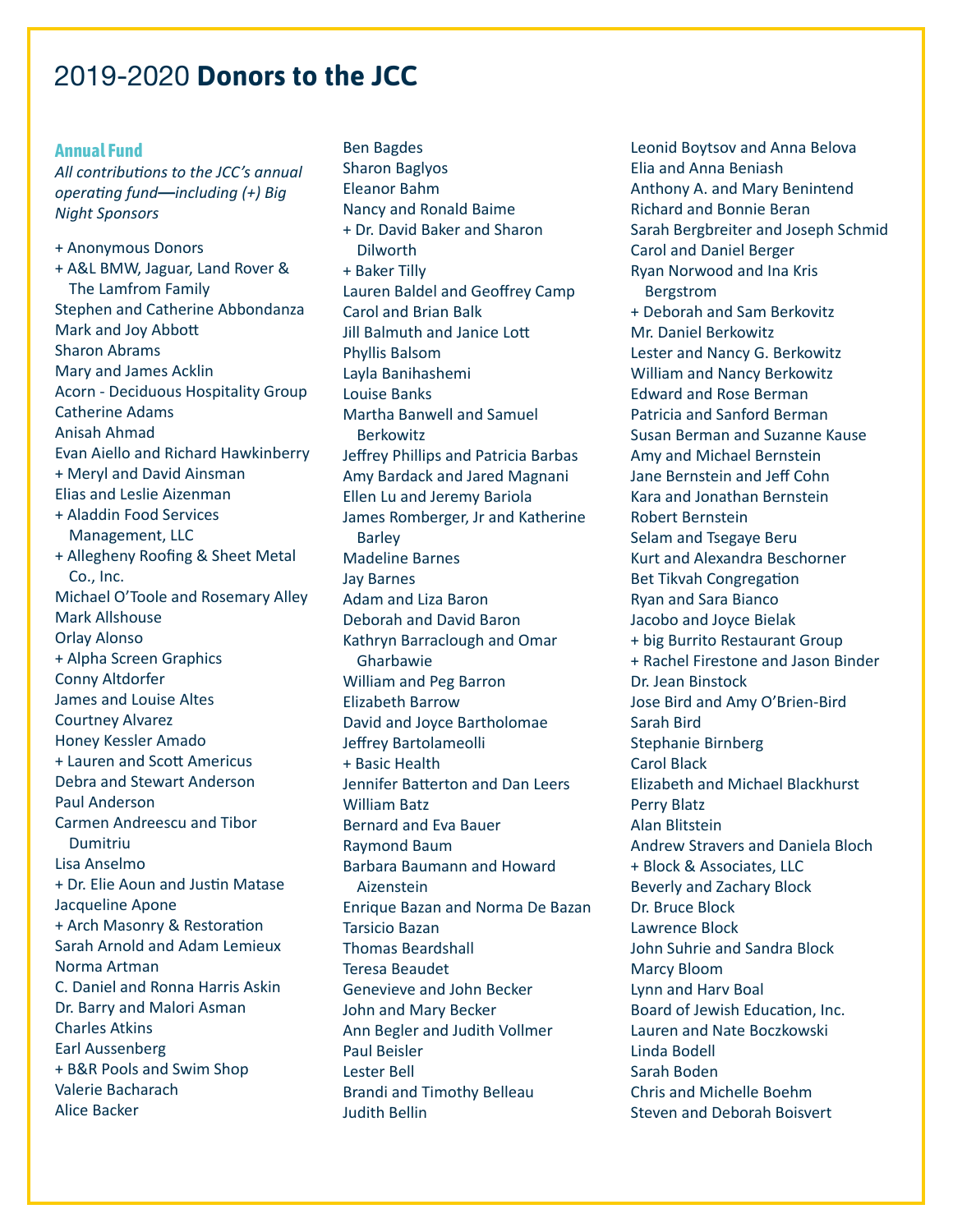Barbara and Bruce Booken Dave and Cathy Bordner Jonathan Lewis and Lisa Borghesi Lauren Borkovic and Adam Vandrew David Bornside Gil Borok Matthew Bowles Mary Brancewicz + Brandywine Agency Daniel Brasier Dina Braslawsce Philip Bratten Barbara Braunstein + Cathy Reifer and Sam Braver Dr. David and Nancy Brent Russell and Mary Brignano Louis Brill George Briney Beverly and David Brinn Kelly Britcher Amanda Brodish and Justin Schell Lawrence Adler and Judy Brody Victoria and Alberto Broniscer Art and Jenn Brooks Deborah Brooks and Kris Mamula Jerry and Lois Browdie + Betsy and Marc Brown Brianna Brown Claudia Brown and Aaron Chaney Laurie and Jamie Brown Peter and Stephanie Brown Jane Brumm MaryGrace and John Bruni Lisa Brush Nicole Brynes and Samuel Hoffman Tanya Bucci + Buchanan Ingersoll & Rooney Jonathan and Lisa Budd Sandra Budd and Rafael Engel Patricia Buddemeyer + Bunting Architectural Metals Barbara and David Burstin James Busis and Maureen Kelly Busis Mo Butzler Jennifer Buzzatto Candace Cain Kris and Earl Callender Deborah and Bradley Cameron

Thomas Canfield Roberto Cantillo + Amanda and Aaron Cantor Marilyn Caplan Mindy Caplan and Philip Fabiano Nan and Dirk Cappo Elaine and James Cappucci Frank Caputo Norma Caquatto and LaRon Gilbert Caroline Carlson and Zackary Pezzementi Claudia B Carpel Casey Carr Diane Carroll Russellyn Carruth Jay Carson John Carson Joyce Carson Jane and Gerald Cavanaugh John Cavicchio + Ceeva, Inc. Carrie Celeskey + Center for Urologic Care, P.C. Maurice Cerul Michael and Maggie Cham Christopher Main and Cassandra Chan Toby Chapman Cheeks Jeff Abramovitz and Fabi Cheistwer Michael Abesamis and Beatrice Chen Richard Xu and Wen Chen Maria Chikina and Wesley Pegden + Norman & Gail Childs and Family Olga Chilina and Ruslan Salakhutdinov Michael Chirigos Mary Chizeck Andrea Christian-Michaels Christian Church of Wilkinsburg Qing Chu and Zhen Wang Leon Chudnivsky and Rina Chudnovsky Margaret Churton Jane Cicala Francine Cicco and Bill Franceschini Cindy Cohen School of Driving LLC Citizen's Bank

Judith Clack Franklyn Cladis and Joseph Losee Bryan and Rachel Clark + Clark Hill, PLC Michele Clarke Ann Clay Gene Finley and Jeanne Cobetto Bonnie Cohen and Melvin Baer Janet Cohen Maria and Josh Cohen Stephen Cohen Bill and Wendy Colbert + Coldwell Banker Gregory and Rachel Colker John and Jennifer Collinger Deborah Comay + Common Plea Catering Community Day School Ms. Carol Congedo Congregation Beth Shalom Congregation B'nai Abraham Edward Krugh and Janice Conley Rachel and Matthew Conlon Veronica Conn Heather Connolly David and Leigh Coogan Amy and David Cook Kathleen Cook Stacey and Justin Cook Greg and Monica Cooney + Cooper Imaging Benjamin and Jennifer Copeland Laurel Coppersmith Alain Corcos and Leyvoy Joensen Daniel and Clare Cornell Gerald Corso Monica Costlow and Zackary Gelacek Evan Cohn and Stephanie Cotell Mary Cothran Dr. David and Alyssa Cowan Michael Jacobs and Rachel Cowan + Carol and Gary Cozen Nancy Crago Theodore L Crandall Robert Shreve and Darlene Cridlin Mrs. Christine Cronenwett Gina Crough and Damian Matuschek Ruth Cruickshank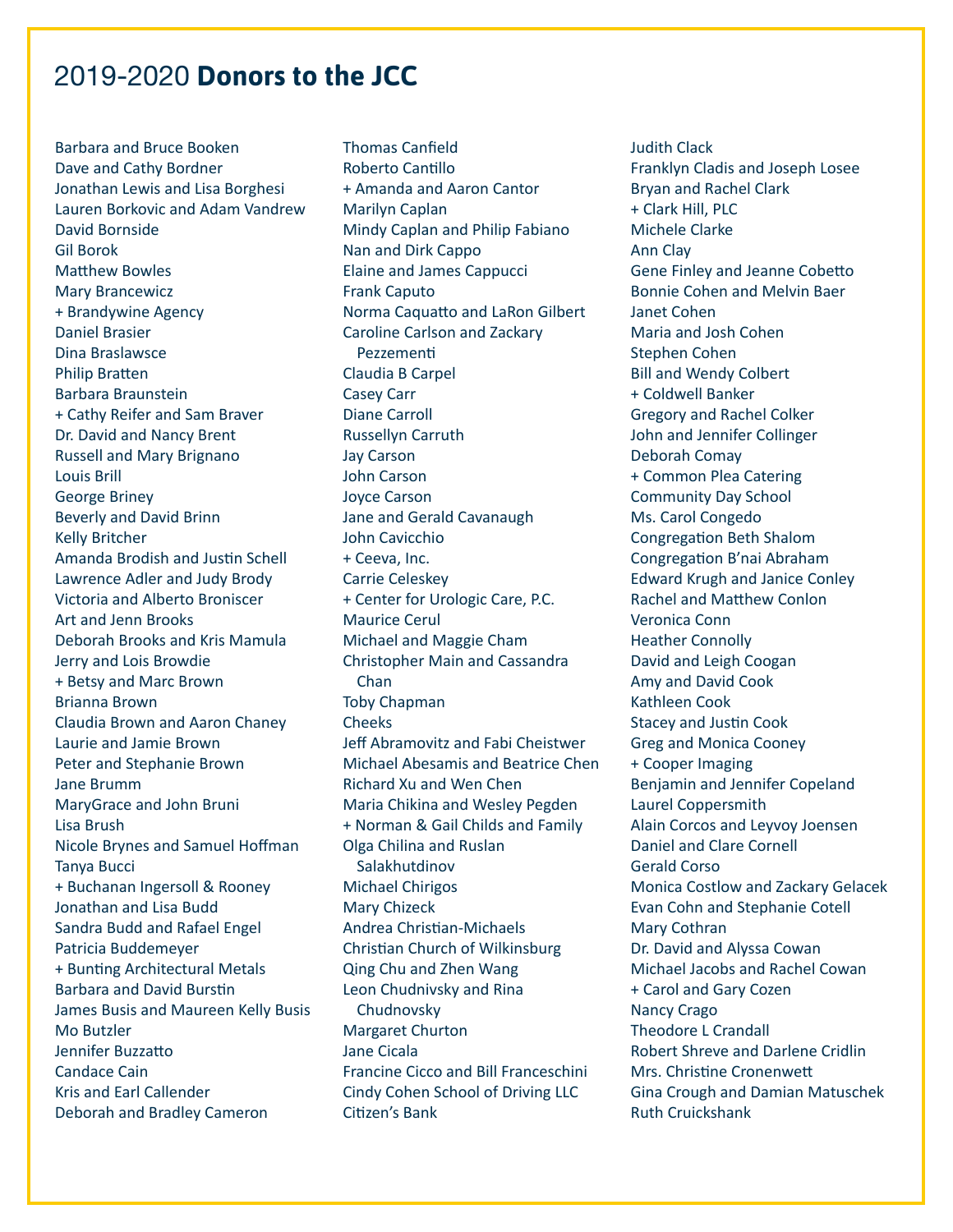Natalie Cuban Shelly Culbertson Alison and Matthew Culyba Dawn Cumpston Paul and Heather Cunningham Emma Curtis and Alyson Shaw Zelda Curtiss and Leo Rees Diana and Ron Cusano Jeff Czerwinski Daniela Damian + Dean Damick and Marion Damick Brandi D'Amico and Vincent Tedesco + Dan Taylor Interiors Inc. David and Rachel Danenberg Matthew Danenberg Norina Daubner Lenny Chan and Jennifer Daurora Rabbi Sion and Helaine David Mary Davidson Anastasia Davis Phyllis Davis Susan Davis and John Pierce Ruth and Ozgur Dede Therese DeFazio Michael Marks and Sarah Delano Jim DelBianco Ann and Eric Delcamp Catherine DeLoughry and Marc Bermann Sandra DeLuca + Debbie and Bill Demchak Cindy Demsey Robert Banks and Betty Sue Dengel Tara and Kevin Deringor Daniel Devinney Howard Degenholtz and Andrea DeVries Debbey Altman-Diamant and Neil Diamant Howard Diamond Ronald Rosenfeld and Ilana Diamond + Neil DiBiase and Chris Smith Ashley and David Dickey + Dickie, McCamey & Chilcote, P.C. Miriam Dickman Ariel DiFelice and Eric Malecki Jennifer DiGirolamo Diller Teens

+ Dinsmore and Shohl LLP + Dipcraft Fiberglass Panels Raymond Dittner + Ditto Christina Dixon and Geoff Webster Edward and Holly Dobkin Herbert Dodrill Anna Doering and Kevin Crawford Linda and Alan Doernberg + Dollar Bank Barbara Donley Joshua and Hallie Donner Ross Doppelt Greg Casher and Helen Dorra Debra Dragich and Jarrod Ganch Emily and Steve Drill Cathy Droz Casey and Steven Drucker Ms. Hannah Du Plessis Gary and Amy Dubin Tamara Dubowitz and Jay Aronson Ann Perrin and Jeff Dueher Gary Hansen and Dawna Duff Ronald Dunnivan and Mr. Chris Chermansky Margaret Durachko Jayme Penner and Paul Dvorchak Lisa and David Dvorin Gary Dzura Catherine Eagon and Barbara **Woolcott** Emery Early Evalyn Eberle Andrei and Svetlana Edelman + Dodi Walker Gross and Daniel Edelstone Henry Edwardo David and Mary Edwards + Elyse and Marty Eichner John Franco and Jessica Ellel + Andrea and Andrew Eller Lynda En Steve Orstein and Claire Engel Ivan Engel Patricia Epps + Beth and Dan Erlanger Gary Euler Judith and Edward Evans

Patricia Evans + Event Source + Exceptional Exteriors and Renovations, Inc. Mark and Robin Exler Michael Exler Michelle and Frank Faiello David Fall and Frances Falk Dominique Fallas Melissa and Richard Fann Jason Baim and Erika Fanselow + Julie and Josh Farber + FastSigns Helen R Feder Milton Feder Christine Fedzen Philip and Phyllis Feinert Sharon and Matthew Feinman Dr. Eric Lantzman and Maggie Feinstein + Stefani Pashman and Jeremy **Feinstein** Norman Feldstein Jane Feuer Marnie and Howard Fienberg Sarah Fife + Fifth Third Bank Avery Finch and Perry Patton + Findley Dr. Jennifer and Jeffrey Finkelstein James Hill and Alexandra Finley Sherry and Michael Finnerty Whitney Finnstrom and Lisa Keasbey **Herring** + Deborah and Nathan Firestone + First Commonwealth Bank + First National Bank Yael Silk and Jordan Fischbach Lee Ruth Fischbach William F. and Eve Fischer Barry and Leonna Fisher Molly and Michael Fisher Richard and Patricia H. Fitzgerald Mark Fleckenstein Mr. James Fleischmann Mindy Fleishman Joshua Fleitman Amy Fleming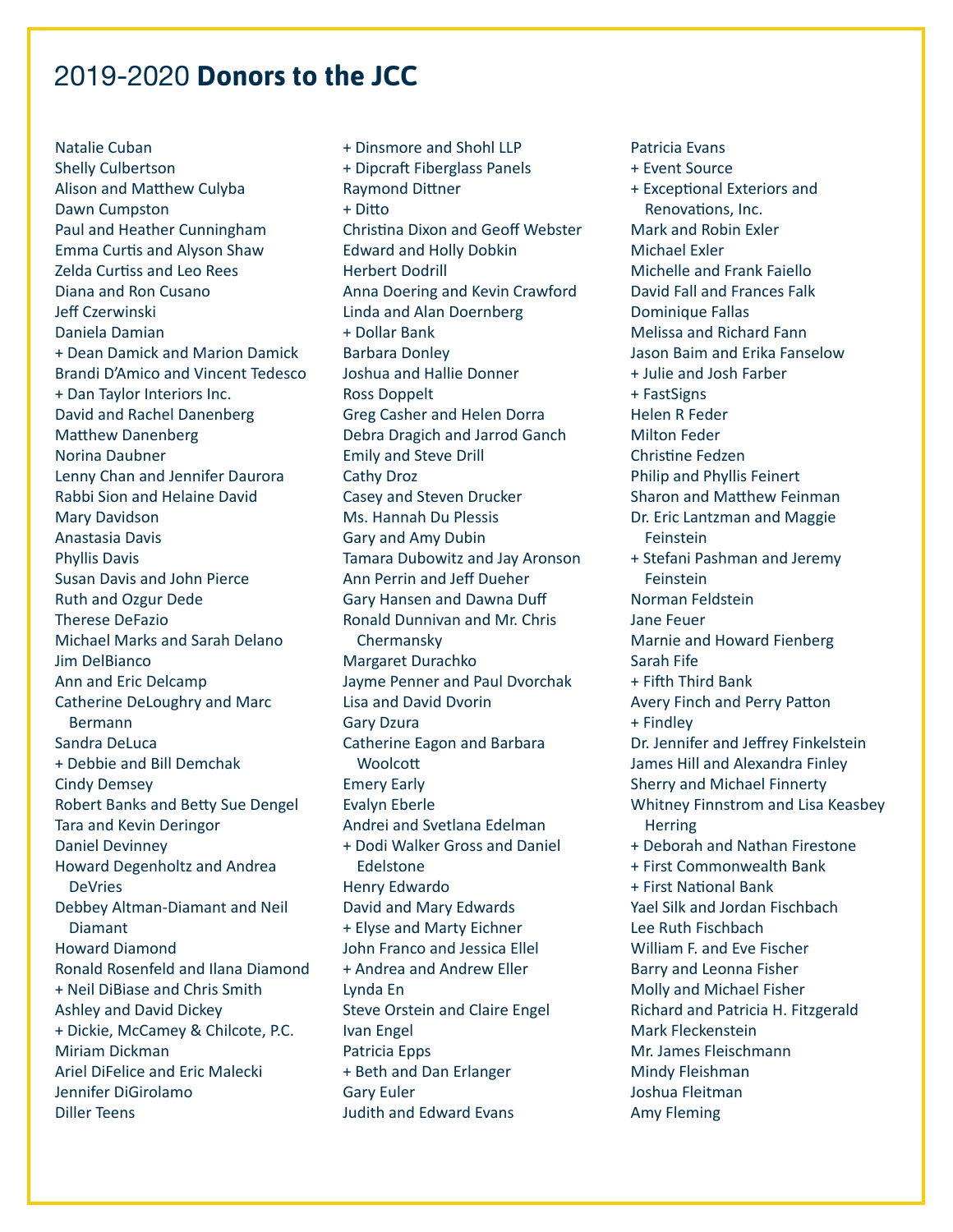Michael and Lauren Flick Debra Flock Mary Florio Cheryl and Tom Fogarty Rev Michael Foley and Chad Tanaka Pack Robert Follette Carl Kingsford and Jessica Fong Barbara Footer and Marshall Cohen Ben Forman Ellice Forman + Fort Pitt Capital Group Edward Fortwangler Sabrina and Adam Fossi Alex Stanton and Danielle Fox + Fragasso Financial Advisors Patricia Fraher Phylesia Fralin Doina Francu + Frank and Stein Associates / Green Light Wireless Dan and Debra Frankel Michael Frankenfield Eileen Freitag Joseph and Susan Freudenberg Amanda Frey and Michael Vogel Margaret Fried + Mary Pat and Eric Friedlander Alex and Rachel Friedman Jennifer and Alan Friedman + Karen and Jack Friedman Robin and Jerome Friedman William and Gail Friedman Mati and Erika Friehling Friendship Circle Janet Fromkin Carolyn Fronapel Paul Fuhs + Full Bowl Catering Beth Fung Leah Furman Mrs. Lynne Gaber + Rosalind Chow and Jeffrey Galak Mary and Robert Galanter Mj Galanter Mordechai and Esther Gal-or Teejay Li and Shou Don Gao Mr. James Gardiner and Mr. Djuna

Gulliver Geraldine Gardy + Ruth and Alan A. Garfinkel + Nancy and Dan Garfinkel Esther and Harold Garfinkel Stephen and Mindy Garfinkel Robert and Ellen Garvin Martin Gaynor Christine Gedid and Richard Fersch Arnold Gefsky Eugene Gelblum + Julie and Ed Gelman Dana and Bruce Gelman Marlene Gelman Micah and Jennifer Gelman Cindy Akers Gerber + Cheryl Gerson Americus Marcie Gerson + Giant Eagle Rabbi James and Barbara Gibson Ari and Rebecca Gildengers Julian Gil Deborah and Noam Gilboa Lara Gilchrist Thurman Gillespy Daniel Kass and Deborah Gillman Bernadette and George Gillotti Frederick Gilman Alison and Michael Gimbel Samuel and Nancylee Ginsberg Michael Ginsburg Harry and Susan Givelber Lawrence and Rochelle Glanz Malcolm Dombrowski and Rebecca Glatz Sarah Glenn David and Andrea Glickman + The Glickman Family Caryle Glosser Beth Reingold Gluck Heather Gluckman Simone and Roman Gluzman Elinor J. Gold + Elizabeth Goldberg and Michael Weisberg Margot Goldberg Michael and Casey Goldberg Theodore and Carol Goldberg

+ Goldblum Sablowsky, LLC Rachel and Michael Golden David Goldman James and Susan Goldman Lauren and Brian Goldman Susan and Howard Goldman Beth Goldstein and Jeremy Goldman Michael Goldstein Sandra Goldstein + Jennifer and Joe Goldston Edward Goldston Harold and Beverly Goldwasser Jesse Goleman Laura Gomez-Martin and Jeffrey Kleinberger Ruth Gerry Gondelman + Erica and Billy Goodman + Jake Goodman and Sean Shepherd Robert and Linda Goodman Jess and Dina Gordon Michael and Dorothy Gordon Laura Gotkowitz Marcus Gottlieb Julia and Garth Graeper Chelsea Graham Elicia and Brian Graham + Deborah and Matthew Graver Christina Graves and Thomas Hooven Pete Lando and Julie Graves Wendy Graves + Gray Phoenix Carol Greco Barbara and David Greenberg Dorothy Greenberg + Kaylea and Jacob Greenberg Steven and Abbie Greenberg Daniel and Sharon Greenfield Catherine Greeno and Paul Fischbeck Kathleen Greenspan Alex and Jennifer Greenwald Paula Greenwald Lee Gregory Robin Gressem Barbara Griffin and Jeff Mukogosi + Mary and Skip Grinberg + Merris and Yram Groff Aviva and Brad Gross Harvey and Robert Gross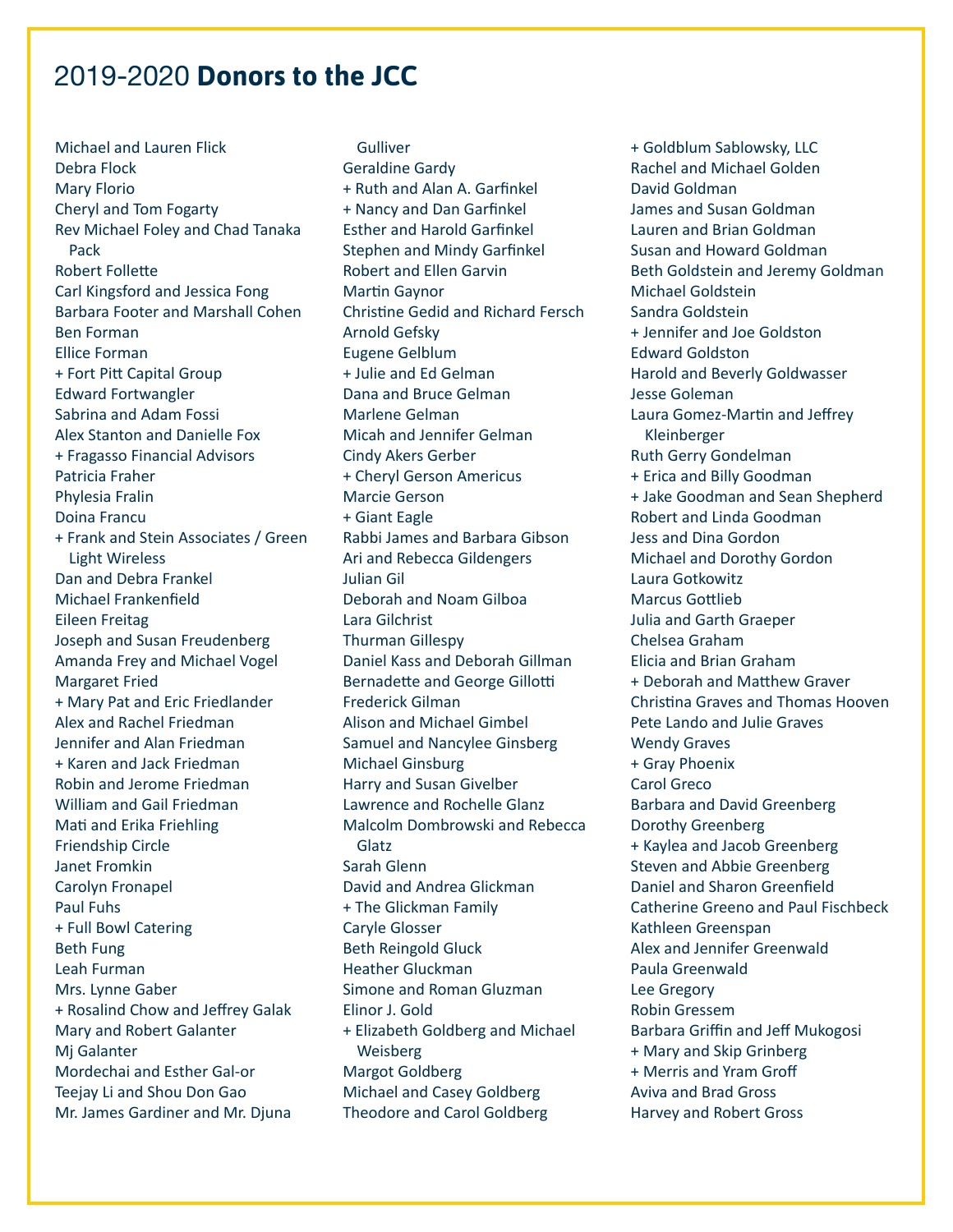Roy Gross Howard and Benay Grossinger Arthur Grossman James Grossman Hanna Gruen David Orenstein and Alexandra Gruskos + Ina and Larry Gumberg David Gur Patrick Gurian Norton and Judy Gusky + Guttman Energy, Inc. Jason Haber Steve and Tricia Haberman Ryan and Autumn Hadbavny Benjie Hadburg Lana Hadley Joshua Stein and Danella Hafeman Judy Hale John and Cynthia Halicky Kathleen and Benjamin Hall Sherree Hall and Jill Martin Caryl and Irving Halpern + Linda and Steve Halpern Mr. William Hamilton James Lieber and Margie Hammer Sandra and Alan Hammer Margaret Hamstead Lauren and Marshall Hand Colin Horwitz and Caroline Harris Emily and David Harris Joel Harris David and Jamie Harris-Gershon + Harry S. Cohen & Associates, P.C. Erin and Patrick Hart Julia Hartley Ronald Hartman and Leslie Golomb Hartman Andrea Hartz Sabrina Haskell and David Culyba Marlene and Jeffrey Haus Joel Hausman Steven and Susan Hawkins Nancy Heastings + Hefren-Tillotson, Inc. Patrick Nadeau and Sara Heins The Heller Family David and Jane Ann Helwig

+ Henderson Brothers, Inc. Lisa Hennigan + Hens and Chicks Jennifer and Samuel Henteleff Thelma Herlich Erin and Christopher Herman William and Ronna Herman Roseanna and Eran Hermoni John Herring Marshall and Eleanor Hershberg Evan Hershenson Monica and Adam Hertzman Jeffrey Herzog William Heufelder Janet and Eric Heyl + Highmark® Blue Cross Blue Shield Melissa Hiller and Jeffrey Griffin + HMS Marketing Gaye Hockenberry Leah Hoechstetter and Ray Owens Debbie Hoffman + Jan and Mitchell Hoffman Nancy Hoffman Vicky and Steven Hoffman Marilyn Holloway Diego Holstein and Irit Lerner **Holstein** Kenneth Holstein Vicki and Daniel Holthaus Jennifer and Tae Min Hong Jennifer and Lawrence Honig Sarah Honig Kelly Hont Margaret Hooton Elizabeth Hopkins Catherine Hornstein Jacqueline Horwitz + Howard Hanna Real Estate Services Peiyuan Huang Diane Hubiak Elizabeth Huffman Donna Hughes Michelle and Gerald Hunter Patricia and Geoffrey Hurd Rebecca and Aaron Hurowitz Deborah Hurrell Lois Hurt Larry and Kathy Hurwitz

Mary Ann Hvizdos Bruce Hyde and Jason Weber Joyce Hylazewski Carol Ide and Cyndy Strittmatter Annie Im and Brian McLaughlin Evan and Adrienne Indianer Ilana and Aharon Inspektor Vincent and Elizabeth Irizarry Andi and Steve Irwin Robert Isacke Joel and Ilene Iskoe + Mardi and Bill Isler Diane and Howard Ives Martin and Dana Izenson Asia Jackson and Corey Brace Traci and Pervis Jackson Karen Jacobs and Sholom Sacks Katharine and Tevis Jacobs + Jacobson Associates, Inc. Blair and Lynne Jacobson Janet Jain Leah Jakaitis Solomon and Esther Jarmell Robert and Georgann Jenkins Brian and Sondra Jodkin John Wiley & Sons, Inc. Casey and Ryan Johnson David and Nancy Johnson Scott Rusnic and Elizabeth Johnson Meryl and Jeff Johnson Peter Johnson Richard Johnson Hans Jonas Don and Caroline Jones Linda Benedict-Jones and Christopher Jones Sarah Jones and Nicholas Rebeck Susan Jones Isadore and Yetta Joshowitz Beth and Barry Josowitz Frederick Just K&M Law Group Dorothy Kabakeris Hannah Kalson Susan and David Kalson Michael and Janet Kamon + Anna Hollis and Gregg Kander Javier Pena and Aimee Kane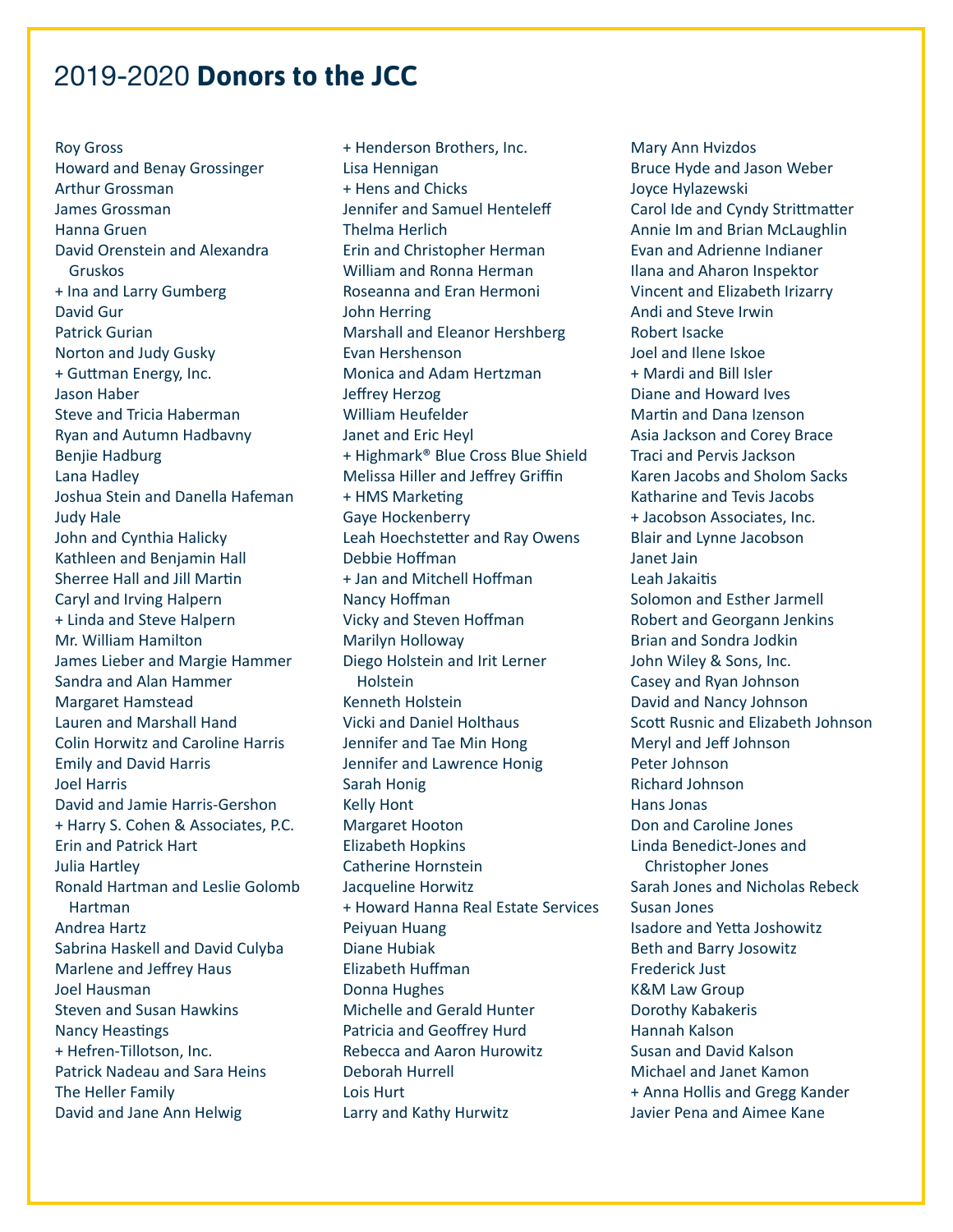Richard Kann and Barbara Zimmer Kann Beatriz Kanterewicz and Guillermo Gonzalez-Burgos Larry and Carol Kanterman Gina and Craig Kaplan Jenny and Bryan Kaplan Ruthe Karlin Simone Karp Todd and Jodi Kart Loretta Kasenter Marianne Kasica and Larry Laude Loreta and Robert Kass Barbara and Michael Katch Abdi and Stephanie Kater + Carole and Jerry Katz Diane and John Katz Gary and Teresa Katz Richard and Lauren Katz John Aronis and Sandra Katz David Pekker and Preeti Kaur Daniel Roukous and Anne Kegarise Jennifer and David Keiser David Keller Kristen and Matthew Keller Jennifer Keller and John Cavicclio Tracie and Michael Kelley Paul and Janice Kelly + Ellen and Jack Kessler Jonathan and Laura Kessler Erika and David Kestenberg + KeyBank Neetha Khan and John Kitchin Laura Kieras Lorrie Kiger and Brett Andrews Katie and Jon Killion Jonathan Green and Debbie King Laura and Michael Kingsley James Kirby Rachel and Brian Kirby Claudia Kirkpatrick Stefi Kirschner Macy and Maxine Kisilinsky Richard and Ellen Kitay Johanna Kitman and A.J. Potanko Ellen Kitzerow Bruce and Bev Klein Kathryn and Cary Klein Marjorie Klein

Michele Klein Paula Garrick Klein + Kline, Keppel and Koryak, P.C. Nina Kliueva Rebecca and David Knoll Craig Knox Caitlin Koerber and Alex Povenz Ann M. Kohlman John and Margaret Koishal Marta Kolthoff and Andrew Sword Cherie Koslow Cindy and Nicholas Koustis Yuichiro and Shiori Koyama Susan Kozay Connie and Sam Kramer Kathleen D Kranack Richard Lerach and Elizabeth Krans Rachel Kranson and James Forrest + The Krasik Families Kathy Krause Margaret Krauss Jeremy Burton and Heather Kresge + Sue Berman Kress and Doug Kress Joan Kress Dora and Emanuel Krifcher Charles Kritko Nancy Krzton Tracy and Kenneth Kucera Michael and Anne Marie Kuchera Josh Galperin and Sara Kuebbing Carol Kumata Marilyn Kunka + Dana and Jason Kunzman + Michael and Susan Kurtz + Lauren and Jason Kushner Rebecca and Dylan Kuzmik Michael and Dana Laidhold Frieda Lalli + Lamar Advertising Virginia Lambeth Charles McDermott and Sally Lamond Michelle Landau and Geoffrey Comings + Mollie and Tom Lang Frank Langendorff Kristin Langstraat Marilyn and Charles Lanna Dana Gold and Dave LaPorte Shani Lasin and Daniel Rosen

Nancy Latimer Marilyn and Earl Latterman Marc Laufe Matthew Lavin Elizabeth Lawrence and David Kendall Monica and Ronald Layton David and Naama Lazar Luke Mackenzie and Valerie Le Sage Aaron and Amy Leaman + Leatrice and John Wolf Philanthropic Fund of the Jewish Federation of Greater Pittsburgh John and Sandy Leavy Jeff and Robin Lebovitz Paul Lebovitz + Lynn and Larry Lebowitz Andrew and Joanna Lee Matthew Rosengart and Janet Lee Rebecca Lee Justin Hsieh and Shuhueio Lee Stacy Leeman and Gary Liebesman Zarky Rudavsky and Merrianne Leff + Susan and Louis Leff Ellen and Daniel Leger Gregory Lehane Barbara and Charles Lehman + Cindy Goodman-Leib and Scott Leib Elena Leib Megan Leitch and Jay Haugen Peter and Sylvia Leo Jennifer Leon Evan Durst and Jessica Levenson Marian Leventon Karen Levin Michael and Shana Levin Beverly and Jack Levine Claire and Lawrence Levine David and Dory Levine Harry Levine and Roberta Mintz-Levine Michele Levine and James Rosenberg Rosanne and Clifford Levine Sheila Levine Sheldon and Ellie Levine + Patty and Stan Levine Stephen Opper and Hannah Levinson Jeffrey and Ina Levinson + The Levinson Reuben Family Richard Levitt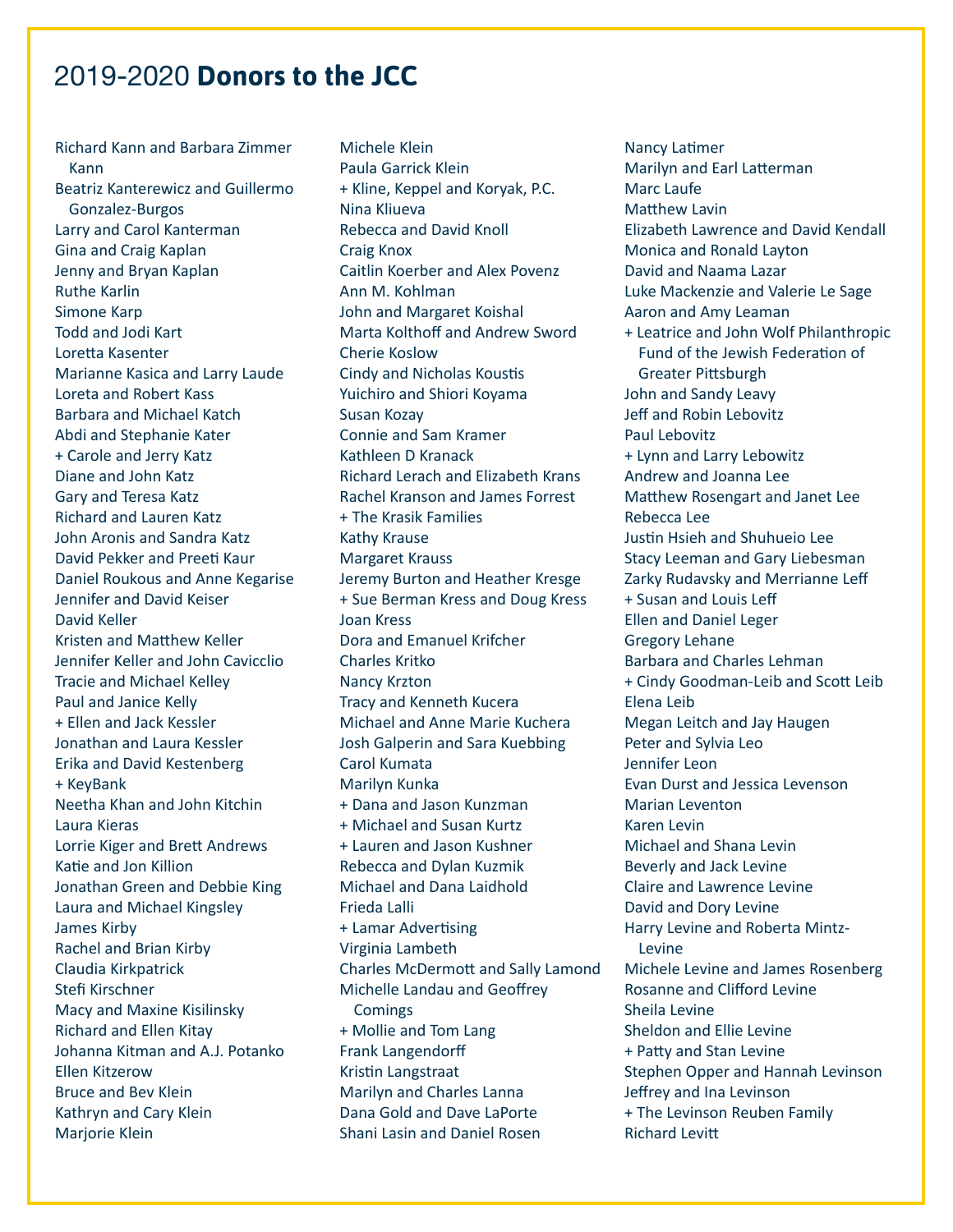Nathan Cunningham and Helena Levitt Emil and Diane Levkulich Yamit and David Levy Ashley Marie and Anthony Lewis Timothy and Elizabeth Lewis Roman and Sofya Leyzerovich Irving and Lois Liberman Jason and Julie Lichtenstein + Lieber Hammer Huber & Paul, P.C. Sybil Lieberman and Don Levine Jane Liebschutz and Roger Zimmerman Gary Lightner Carla Likar + CJ and Bob Liss + Littles Shoes Bonnie Livingston Joshua and Meirav Loberant Lawrence and Jacquelyn Lobl + Lobos Management + Lockton Companies Inc. Randy Loeffler Robert Loftis Steven and Cecilia Logan Shirley Loi Matthew and Kate Louik Harold Love Aniket Kittur and Carissa Low Jesse Rothschild and Xiaoli Lu Zhao Lu and Yang Shen Martin and Michelle Lubetsky Noah Lubowsky Janet and Ron Lunde Kathy and Roy Lundgren + Kathleen and Jay Lutins Robert Lydon Judy Lynch Mary and Daniel Lynch Stephen A. Lynch and Susan E. Lynch Mrs. Alyson Lyon + M & J Electrical Contracting, Inc. Kim Macioce Jocelyn Mackay Sara Magil and Kevin Regan Phyllis Magnani Alex Malanych Blaire Malkin Katie and David Malli Lauren and Alan Mallinger

Jan Malocsay Edward Moore and Kathleen Maloney + Michelle and Greg Malpass-Traction on Demand Maureen and Milan Mamula Alexis Winsten Mancuso and Carl Mancuso Lyon and Ruth Mandelcorn Dan Zandberg and Marjorie Manne Leonard R Manns and Jacqueline M Manns Steven Manns Brian Cohen and Ilyssa Manspeizer Carole and Jesse Mantel + Marbury Group Uriel and Jodi Marcovitz + Marsha and Bernie Marcus Fara and Andrew Marcus Jonathan and Lisa Marcus + Rachel H. Marcus Ben Margolin Betty Lou Margolis Mariani & Richards Inc Jeremy Kahn and Jennifer Marin + Carol Robinson and Jeffrey B. Markel + Markovitz Dugan & Associates + The Marks Family Mary Sheridan-Marmura and Richard Marmura Chandra and Joe Marriott Carolyn Martin Daniel and Jennifer Martin Elizabeth B. Martin Miss Kaitlin Martin Linda Martin Sally Martin Silvia Martinez and Hernando Gomez Peter Hamlin and Zelda Mason Lindsay and John Matsumura Jerry May and Linnea Warren May Blake and Amy Mayer Lauren and Benjamin Mayer Amy Mazer + MBM Contracting, Inc. Patricia McCann Allison McCarthy and Benjamin Garber Andrew and Jennifer McCreery

Jeffrey McCurry + McDonald's Brianna McDonough Michael and Elsa Mcdounagh Eileen McElhone Quinn McGee William McGee Lorna McGhee Darlane McGill Susan McGregor-Lane Mary McKenzie Janet McMahon Paul McMahon Sarah and Tom McManus Joseph McNally Shai Zimmerman and Ava McNitt Morris and Jeannette Medgaus Barbara Meinen Nicolas Restrepo and Natalia Zacipa Mejia Lisa Meline Caroline Merenda Stacy Merenstein Susan Merenstein Beverly Mermelstein Nancy and Brian Merritt Betty Jean Mervis Stewart and Sandra Metosky Reid and Cynthia Meyer Bernice and Jack Meyers Ada Maria Mezzich and Harry Frazee Rudolph Milasich Barbara Milch and Etty Reut Olga Milgrom and Darryl Bishop + Elaine and Todd Miller Joshua Breslau and Dr. Elizabeth Miller Madelyn Miller Nicholas Miskovsky Barrett Mitchell Karen and Charles Henry Moellenberg Kristen Mohler and Takieddine Boumaza Bonnie and Michael Mokotoff Francis and Sara Monaghan Barbara Moore Andy and Beth Morgenstern Alan and Elaine Morgenstern Katherine Morin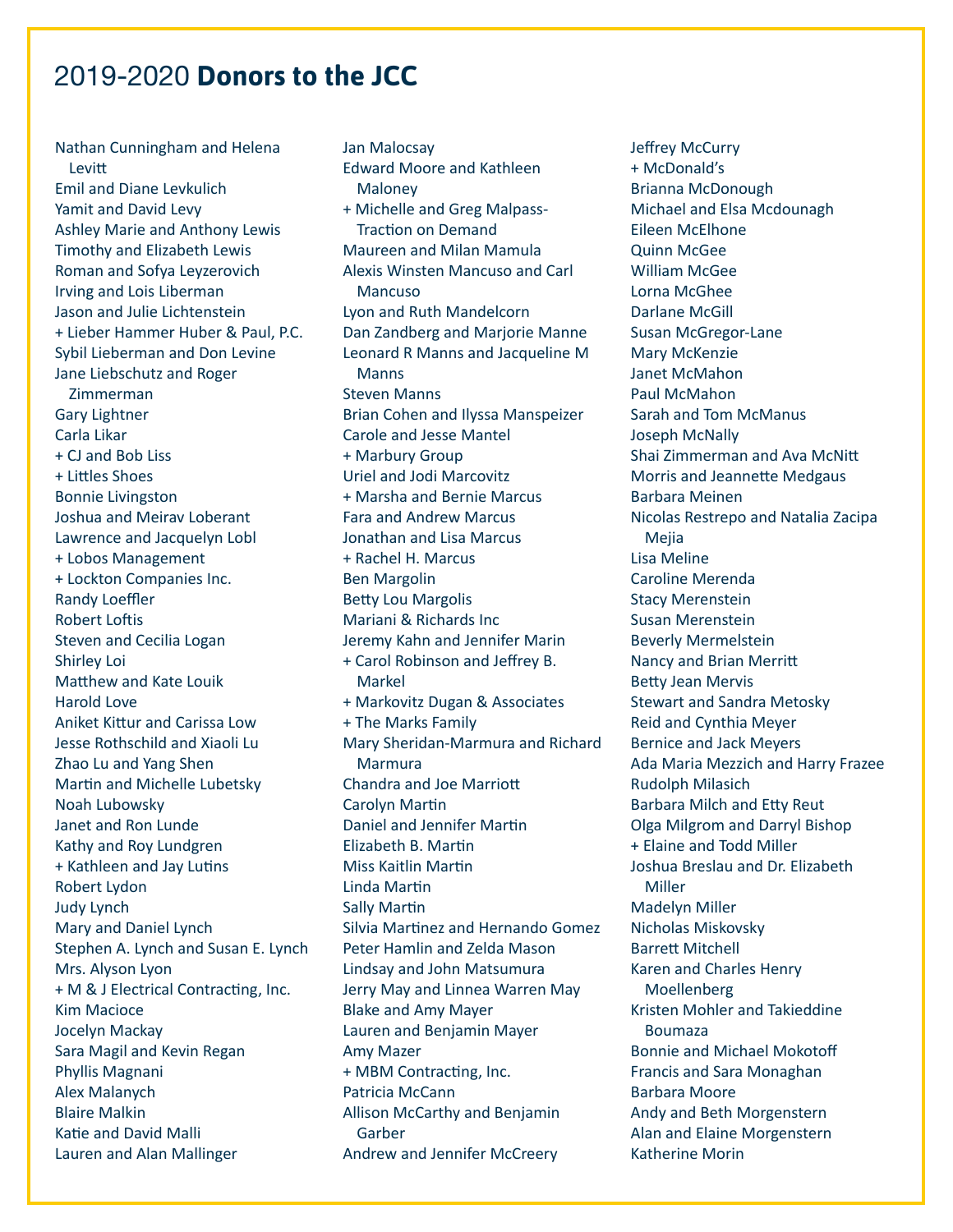James Moritz Shirley Moritz Stephen and Tamara Moritz Karl and Elaine Mormer Benita Morris David and Charlene Morris Mary A. Morrison Benjamin Miller and Sara Morrison Ty Morse Jane and Edward Moravitz + Mosaic Linens Todd and Miriam Moules Mary Moulton Mr. Waterheater Enterprises, Inc. Marsha Mullen and Allan Finch Paul and Avi Munro Helen Munshower Barbara Murock and Carl Fertman Patricia and Michael Murphy Judith Morrow Brian Murtagh Kelley Murtagh and Alexander Buratta Jennifer and Ilia Murtazashvili Michael Wood-Vasey and Elaine Musgrave Bernita and Brad Myers Rabbi Jeffrey and Janice Myers Helen Naimark Erin and Ken Nath Jamie Nathan William Jodka and Miranda Nathan Barak and Lisa Naveh NCSY Pittsburgh Roberta and Herbert Needleman Frederick Nene Patti Neubauer Diane Newland Geneveive Newman Jason Newsom Newstadt Family + NFP Structured Settlements Stephanie and Romel Nicholas Deborah Nichols Emily Nicholson and Adam Ratana Paul Nicolaysen Laura Niehaus Michael Lipman and Shirli Nikolsburg

David and Susan Nolan Martin Noone Jennifer and Massimiliano Novelli Abigail Noyce and Daniel Noe + Nu Bistro / Pamela's P&G Diners Regina Numrich Sarah Nutter Martin and Thersilla Oberbarnscheidt Charles O'Brien Robin Wertkin and Jennifer Olbum + Lisa and Lee Oleinick Mr. Alan Olifson + Sharon Werner and Eric Olshan Richard Pattis and Ellen Olshansky Camden Olson Gail and Doug O'Neil Annilee Oppenheimer Linda and Alex Orbach Charles Prentiss Orr Jr and Mary Louise Orr Helen Orringer + Orr's Jewelers + Elliott S. Oshry Marc and Nancy Oster + Nancy and Woody Ostrow Anne Marie Oswald and Brent Doiron Kathryn and Sean O'Toole + Oxford Development Company Michael Miller and Kelly Pack Debra Pacoe Judith Palkovitz Joe and Erica Palmer Elaine and Samuel Palombini Natalie Parker and Calvin Lutz + Laura and Jeffrey Parker Jerome and Smadar Parness Diana and Bryan Parno Michelle Parver and David Lenkner Christopher and Vida Passero Prachi Patel and Joel Predd Mary Ellen Petrisko Jonah and Alisa Paul Maria Paul Mary Paull Maureen Pedzwater Jack Pelles Matthew Fechik and Marisa Pelto Joyce Penrose

+ Peoples Gas Lucinda Pepples and Jonathan Hart Meg Pereira Adam and Emily Perlow Charlotte Peterson Mark Aune and Debra Peterson Leslie Petrovich and Aidan Beatty Pharos Yoga LLC Sheryl and Mark Phillips Kelly Pipich + Pittsburgh City Paper Pittsburgh Interfaith Evolutions Corp + Pittsburgh Jewish Chronicle + Pittsburgh Oral Surgery, P.C. + Pittsburgh Pirates + Pittsburgh Steelers Pittsburgh Theological Seminary Mark Weitzman and Marylynne Pitz + PJ Dick Incorporated / Trumbull Corporation / Lindy Paving + The Plung and Resnick Families + PNC Bank Amanda Poholek and Timothy Hand Rachel Pokorney and Daniel Dickens Jon Prince and Jennifer Poller Joshua Lipman and Amy Pollick David and Rita Pollock + Pollock Begg Donna Pomella Lenore C Pope Megan and Alexander Poplawsky Jadranka and Katica Popovic Chad Dorn and Kate Porigow + Hilary Tyson and Charles Porter Lisa Porter and Robert Davis Marisa Porter Brian and Heather Post Michael Potoski Linda and Samuel Prepelka Alan and Sharon Pretter Enid and Brian Prettyman Rachel and Brian Prew Matthew Pribis Anurag Puranik Megan and Michael Quatrini Ronald L. Quinn Martha Raak + Rita and Andrew Rabin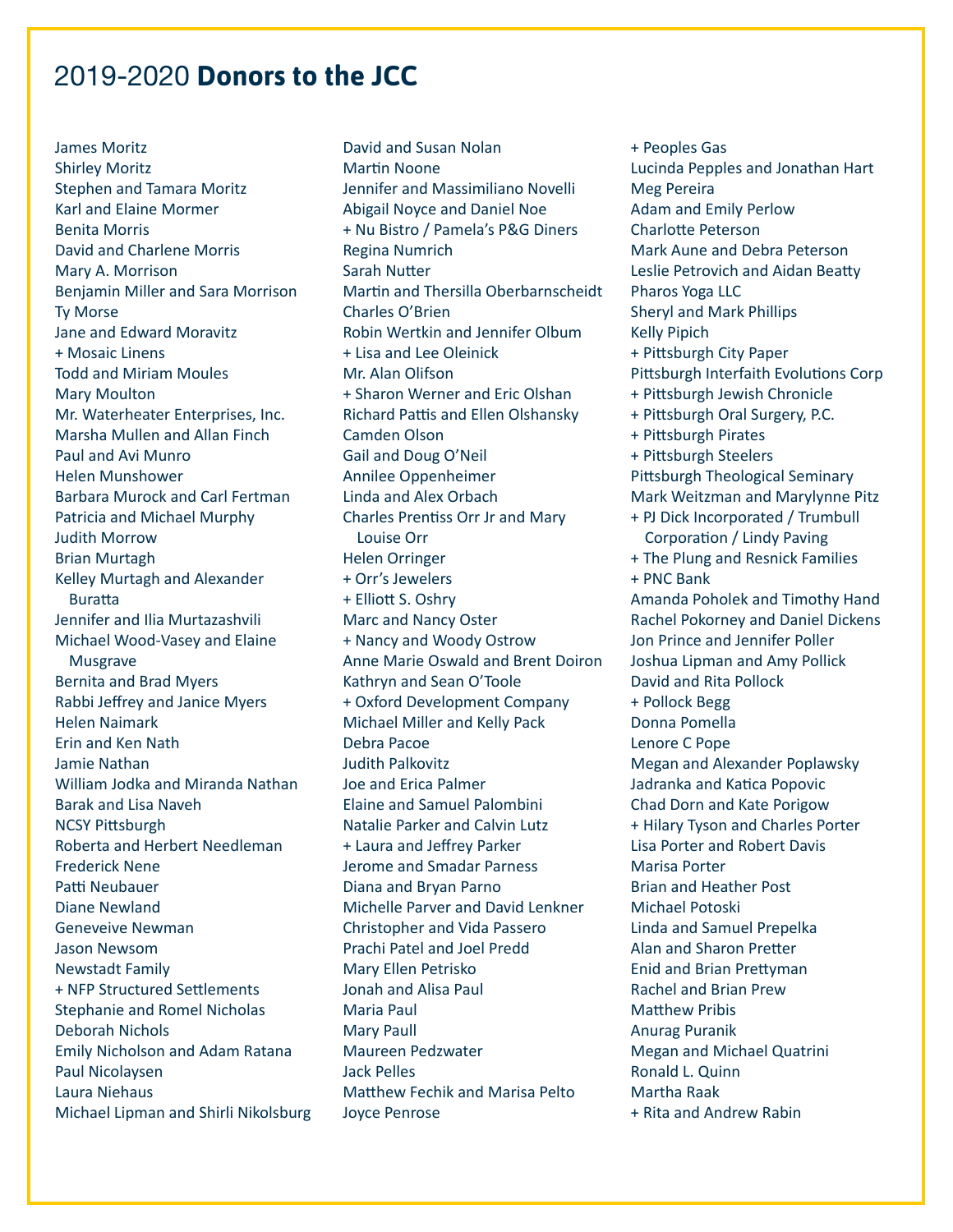Douglas Rabuzzi William Rackoff + Melissa and Peter Rackoff Brian Rahuba Linda and Alberto Raimondi Ari and Tracy Rapport Mary Ann Raymer Jacobo Navas Enamorado and Amparo Rebollo + Geri and Steven Recht + Reed Smith LLP Doug Anderson and Carolyn Reed Ryan Gassaway and Elyse Reed Ed Brooks and Luci Regrut Barbara Rehberg Ari Reichstein Ruth Reidbord Todd Reidbord Leslie Reimer Claire and Bruce Reingold Michael Reingold Susan Reingold Karyn Reinhart Adam and Dr. Ariella Reinherz Sharon Reinherz Lauren and Daniel Resnick E. Reynolds and Emanuel Schreiber Sara and Ryan Rhoades Jocelyn Rice and Dan Bauman Caroline Richards and Ross McGowan Jacqueline Richey Sharon Riddler and Robert King Peter Adams and Amy Rigsby Ted and Karen Riley Daniele Coen-Pirani and Marla Ripoll Rachel and Aaron Risden Lucas Ritz Samantha and Jeffrey Robb Sally and Fred Rock Benjamin Rocke Susan Rockman Michelle Rodriguez Justin Roemer Susan Rogers Joe Crossett and Beth Roman Michael and Patricia Romzy Rabbi Doris Dyen and Deane Root David and Rachel Roscow

+ Rosen & Perry, P.C. Bruce and Rachael Rosen Judi and Steve Rosen Evan and Eileen Rosenberg Jackie and Colin Rosenberg David and Natalie M Rosenbloom Peter Rosenfeld Benjamin Rosenthal and Rachel Rosenfeld Yale Rosenstein Joel and Kate Rosenthal Elizabeth Rosevear and Daniel Prince Sema Rosenzweig Adina Roskies Ralph and Dolores Roskies Ron Buckanovich and Ann-Marie Rosland + Karen and Tony Ross + Rothschild Doyno Collaborative Adam and Sara Rothschild Dan and Lori Rothschild Rough Around the Edges, Inc Nikolyn Roumm Marie and Bryan Routledge Tracy and Joshua Royston Paul and Molly Rubenstein Ruth Rubenstein Paula Rubin + The Rubinoff Company + The Rudolph Family Walter and Diane Rudov Holly and Bruce Rudoy Rebecca and Scott Ruffing Rosemarie Rush Nahum Shalman and Jodi Russ Lucy Russell Ruthrauff Sauer + Andrea and Brian Ruttenberg + Lori and Jimmy Ruttenberg Margie Ruttenberg Susan Ruttenberg Selma Ryave + S&T Bank Sheri Sable Arlene and Steven Sablowsky Shim and Eli Sacks Margarita Safonova Edgar Snyder and Adele Sales

Donald and Debra Salvin + Cathy Green Samuels and Mike Samuels Marty Santalucia Mr. Ian Satler Jacquelene Savage Samuel and Andrea Schachner Dr. Allan and Ruth Schachter Jonathan Schachter William and Cathy Schaefer Michele Schaffer Julia Scherb John and Denise Schiller MaryLee Schin and Elliott Gozansky Yvonne Schlosberg Karen and George Schnakenberg + Laura and Henry Schneiderman Harriet Scheiner + Nancy Bernstein and Rocky Schoen Eleanor Schoenberger S. Joseph Schramm Laura and David Schreiber + Suzanne and Brian Schreiber Ted and Theresa Schroeder James and Cathy Schuster Dennis Jett and Lynda Schuster Stephanie and Andrew Schwabenbauer Beth and Matt Schwartz Matthew Schwarz Sally and Morton Schweitzer Michael and Erin Schwille Patricia and Frederick Sciulli Jamie Scott + Stacey and Scott Seewald + Tracy and Evan Segal Kenneth and Sara Segel Melissa and David Seldin Aviel Selkovits and Scott Bromley Bernard and Carol Selkovits Susan and Carl Seltez Lawrence Nydes and Sherry Shadrach + Shady Side Academy David and Hannah Shapiro Gloria Shapiro Michael Sharbaugh Nancy Sharff sOm Sharma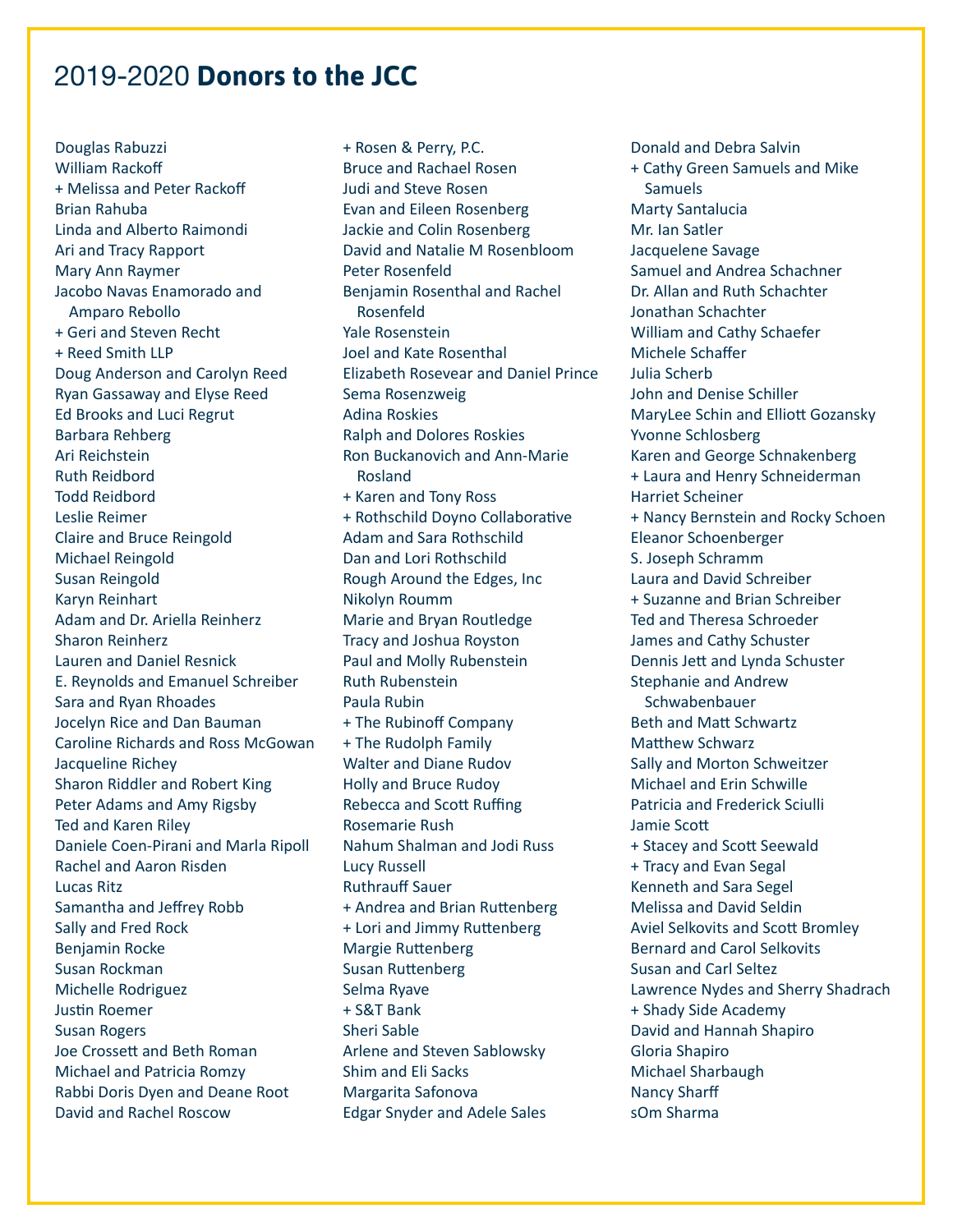Cecilia Sharpe Edward Shaw Phoebe and Xinguang Sheng Stevie and Will Sheridan Charles Sherman Tara and Todd Sherman Brett Shiel Carolyn and Matthew Shiel Violetta Shikher Buddy Shively Cary and Daniel Shiwarski Doug and Sarah Shriber Steve and Shanan Shriber Betsy Shufler Larry and Barbara Shuman + Lori and Bob Shure Phillip Sidel + Signature Financial Planning Kathleen Siker and Wilbert Brown Lenny Silberman Lynn Silberman Leonard Silk + Silk & Stewart Development Group Elise Silva Mary Beth Silverio Julie and Robert Silverman Scott and Melanie Silverman Lawrence Leventon and Susan **Silversmith** Barbara and Dan Simanek + Joanne and Ben Simon Ellen Simon + Linda and Ken Simon Meyer and Evelyn Simon Scott Simon + Howard and Joyce Simons Lauren and Ryan Sims Laura and Rakesh Sindhi Samar Sinharoy Michael and Kathleen Sipe Elaine Siskind David and Melissa Sitter Samuel Skeegan James Skees Eve Skirboll and Elliot Dater Richard Slawsky Judith and Joel Smalley + Smallman Street Deli

Jeremy and Jocelyn Smerd + Carol Smith Matthew Unger and Elizabeth Smith Matthew Smith and Rebecca Stratmoen-Smith Nancy Tapper Smith Frank Smizik Charles B. Snyder Helen Snyder June Snyder Kim and Adam Snyder Mary Snyder Rebecca Snyder Kristen and Devin Sobel Aaron and Cheryl Sobol Evelyn Sobol Barbara Sodini Lewis and Laura Sohinki Rosario and Alberto Solano Arthur Solomon Kyle and Jessica Solomon Marcia and Melvin Solomon Cynthia Golden and Jeremy Somers Dr. Steven and Natalie Sondheimer Mary Jo Sonntag Richard Soria and Scott Fech Hilary Spatz Alex and Rachael Speck Lainee and Barry Specter + Yetta Speiser Leslie Spiegel Sara Spinella Stephen and Jody Buchheit Spolar + Square Café Dr. Gloriana St. Clair + St. Moritz Building Services Marilyn and David Stack Thomas Stack Lisa and Matthew Stahlman Christopher and Cyndi Standaert Julie Tilson Stanley and Matt Stanley David Jacobson and Lauren Statman Daniel and Rosanne Stead + Jennifer and Josh Steiman Alan and Tiffany Stein Bradley and Allison Stein Jody Stein Joseph W Stein

Naomi Stein and Leon Valdes Robert and Charla Stein Terry and Kenneth Steinberg Rabbi Stephen and Lisa Steindel + Sterling Paper Company Jon Olbum and Julie Stern + The Stern Family & The Manor **Theatre** Jeff and Stephanie Stern Andrew Stewart Holly and Douglas Stewart Erin Stiling and Peter Sloan Ronald and Robin Stiller David Stohl Jane Stokar Adam Stoller Richard and Lois Stotter Jason and Amy Stowell Rebecca and Curtis Stratman Aaron and Erica Strauss Roberta Strauss Mike Jacobson and Rachel Strong Tara and Jerry Stubenhofer Whitney and Thomas Styslinger Jonathan Nauhaus and Kaveri Subbarao + David Sufrin and Diane Samuels Esther Sukiennik and Nathan Carelle Heather and Paniti Sukumvanich Nadia Sundlass and Tom Pearce Paul and Marcy Supowitz Ellen Surloff Samuel and Emily Surloff Joe and Ellie Sussman Deborah Swartz and Howard Stein Louis and Marcia Swartz Laure and Brian Swearingen Robert and Marilyn Swedarsky Timothy and Anni Sweetser Paul Maniago and Pam Swent + Rabbis Barbara and Ron Symons Katalin Szanto and Istvan Hajduk Tracy Szemanski + TABLE Magazine Masashi and Junna Taguchi Lisa and Marc Tannenbaum Ralph and Sharon Tarter John Berry and Rebecca Taylor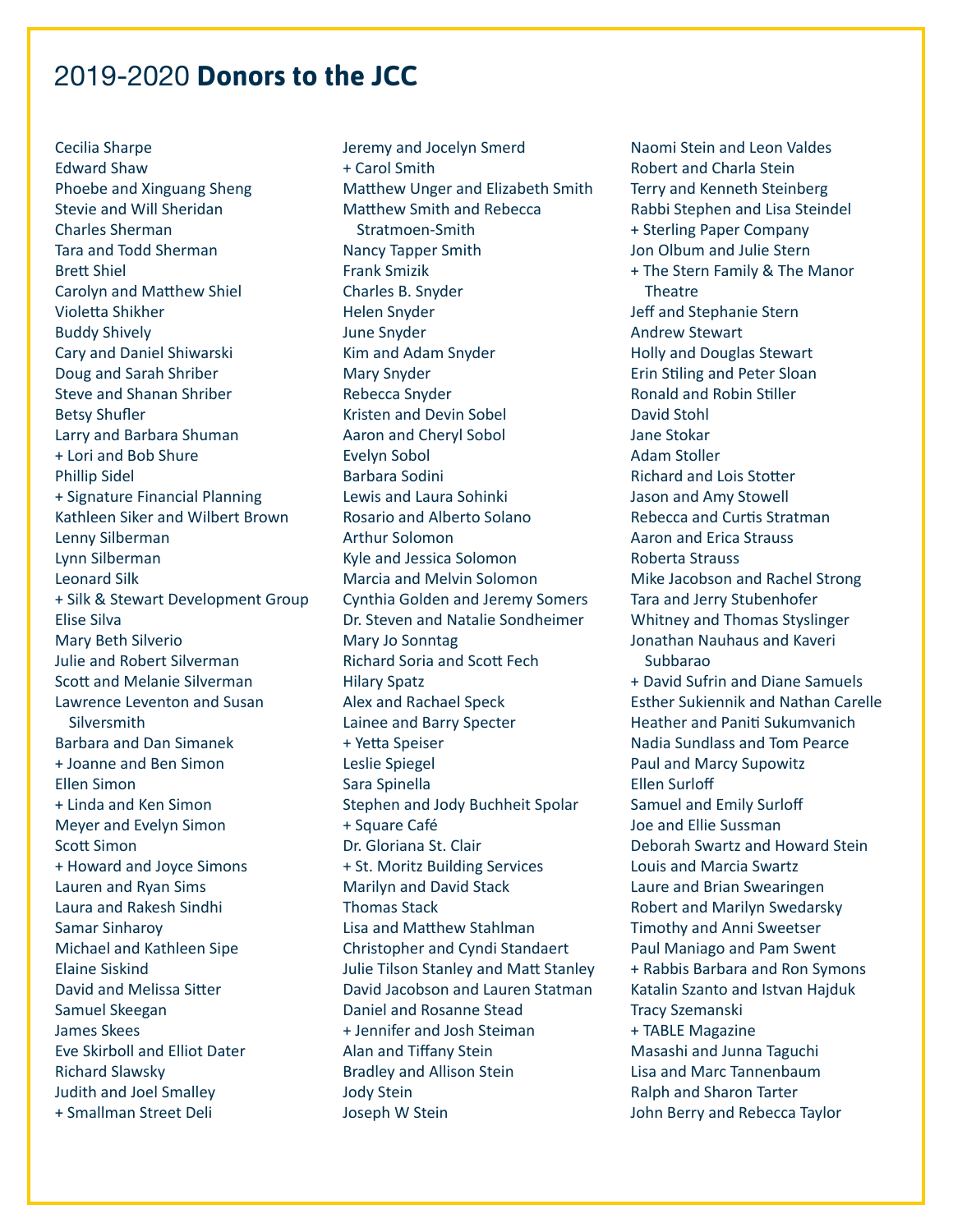Jamie and Orion Teasdale Maximilian Tegtmeyer Temple David Temple Ohav Shalom Patrick and Shawna Templeton Richard Tenebaum The Association of Pittsburgh Priests The Hanover Insurance Group The Pittsburgh Bagel Factory + The Wilson Group, LLC Debra and John Thompson Robin and Andrew Thompson Julie Tindall William Tis Jan Tisdale Stephen and Matthew Tobe Adam and Ilene Tobias + Marc Weber Tobias Dr. Franklin and Ellen Toker David Topolsky Felix Matathias and Vanessa Torres-Lautenbach Barbara Trachtenberg Jeanette Trauth and Stephen Jurman Kristy Trautmann Tree of Life Congregation Albert and Rosalyn Treger Lois Treloar Giraldina Trevejo + Tri-State Signs & Reprographics, Inc. Denise Trigalet + Trust-Franklin Press Co. Albert and Esther Tse Gary and Nancy Tuckfelt Barry Tunick Gail and Joel Ungar + University of Pittsburgh + UPMC & UPMC Health Plan Katheryn Uzonyi Jim and Ellen Van Horn Kathryn Van Stone and Robert Smith Holly VanDine Julie Vanneman and Scott Kiesling Benjamin Speiser and Valentina Vavasis Laura Veach Sheila Velez and Orlando Portela

Clifford Viaud + Vigliotti Landscape & Construction, Inc. Martin Vincent Erica Vonderheid + W.B. Mason Bob and MaryBeth Waine + Wakasalife.com Ann Jean Waldman Frank Walker Kathryn Walker and Nishanthi Kandiah + Walnut Capital Brian Walsh Pennie and Ken Walters Hy Trac and Elaine Wang Michael and Yana Warshafsky Rhonda Wasserman and Howard **Stern** Matthew Watkins Carli Watson McLane Watson Kathryn and Raymond Wayne Brooks Weaver Carolyn and Douglas Weber Jacquelin Wechsler Ronald and Andrea Wedner Steven and Lindsey Wedner Aaron Weidman Ilene Weil Roy Weil Judith Weinberg Lyn Weinberg and Peter Moulder Claire and Norman Weiner Arlene Weiner Andrew Shapiro and Yael Weinman Anders Weinstein + Marcie and Matthew Weinstein Randi and Ellis Weinstein Steven and Melanie Weisbord Emily and Michael Weise-King + Arlene and Richard Weisman Scott and Robin Weisman Selma Weiss Matt and Lindsay Weissberg Sarah Weissman and Rush Howe Kelly and Mark Weixel P Welsh

+ Marla and Michael Werner David and Susan Werner + Karen and Rand Werrin Karen and Rodd Werstil Danielle and Shawn West Carol Weston Brian Wezowicz Fran Whalen Delia White Thomas Berry and Jennifer Whiting Katie Whitlatch Elyse Wiegman Michael Sampson and Leslie Wiggins Phillip and Marta Wilkin Wilkinsburg Sanctuary Project for Peace David Williams Larry and Carol Williams Allan Willinger Derrick Wilson Joseph Wilson Judith Wilson Margaret Wilson Deborah Wilt and Dorrall Hall Sophie Winbush + Winchester Thurston School + Windstream Business Lauren and Joel Winston Jim Lando and Leigh Winston William Wisneski Margaret Wojcik + Nancy and Jim Wolf Leatrice Wolf Toby Wolfe Nina Wolgelenter and Brad Taylor Harvey and Carole Wolsh Barbara Wolvovitz and Michael Lobel Todd and Jacqui Wolynn Cynthia Wood Helen Wood and Holger Hoock Laurie and Grant Wood Winifred Woodland + Woodland Management Kathleen and Rickie Worrall Karl Wossidlo Joanne A Wright Simon Wu + WYEP / WESA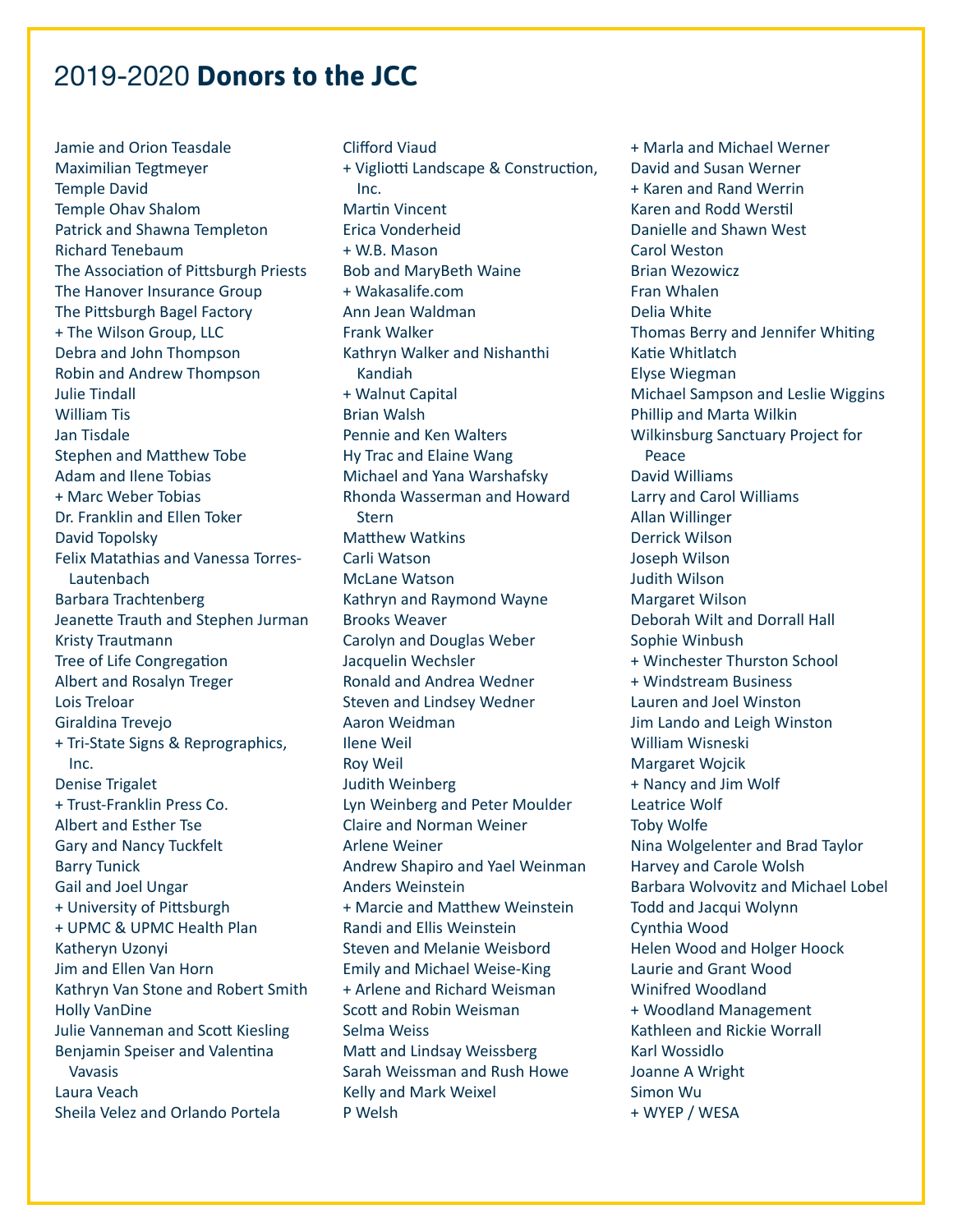Di Xiao and Yuan Li Mr. and Mrs. Michael Yahr Harry Hochheiser and Judith Yanowitz Irene Yelovich and Brad Senning Barbara and Marc Yergin Young Judea Laura and Jeff Young Micaela Young Eric Younkins Sarah Zapletal Eric Zawid and Richard Jordan William Zeiger Jon and Stacye Zeisler Lynn Zelenski David Zeve Chi Zhang Victoria Zhang Wenrui Zheng and Xiangpeng Li Susan Zimecki Shana Zionts Erich and Elizabeth Zorn Anita Zuberi and Steven Chase David Zubrow Katalin and Myles Zuckerman Marsha Zuckerman and Michael Tobias James and Rita Zumbo

#### **Endowment Funds**

*Represents contributions made to the following endowment funds*

Adolph and Jack Goldsmith Endowment Fund Aureen Litt Goldblum JCC Endowment Fund B.C. Weiner and Marjorie Ash Endowment Fund Bud Wechsler and Doc Greene Geriatric Wellness Fund CFJF Brian and Rachel Eglash Endowment Fund Claire and Vern Reingold EKC Scholarship Fund Connie Sherman Music Scholarship Fund Earl Latterman Family Fund

Ellen and Jack Kessler Endowment Fund Fielder's Choice Accelerator Fund in Honor of Marc Brown Gerald Ostrow Staff Development and Talent Fund Herman and Rebecca Fineberg Fund for People with Special Needs Irving M Green Endowment Fund Jack and Esther Bergman Fund Jewish Community Center Endowment Fund Jewish Women's Foundation Fund for a Jewish Future John Wolf Household Joseph Kahn Memorial Endowment Fund Joseph Wolfe ECDC Scholarship Fund Justin Mark Childrens Library Kenny Silverblatt Memorial Fund for EKC Kossis Early Childhood Equipment Replacement Endowment Larry Ruttenberg Endowment Fund Larry Sadja Memorial Fund Marilyn and Earl Latterman Endowment Fund Mark Allen Robinson Day Care Endowment Fund Mark and Caryle Glosser Endowment Fund Marlene Averbach Memorial Fund Melanie Scheinberg EKC Endowment Fund Oliver Kaufmann Endowment Fund for Young Children Philip Chosky Memorial Endowment Fund Rachel Says Fund Ralph Davidson Special Needs Fund Reuben Mitrani Memorial EKC Fund of the JFGP Rita J. Gould JCC Endowment Fund of the Jewish Federation of Greater Pittsburgh Rogal Ruslander Endowment Fund Rosella and Gilbert Broff Endowment Fund

Sally and Fred Rock Family Fund Samuel N and Yetta Frishman Memorial Endowment Fund Sandy and Edgar Snyder Israel Experience Endowment Fund Saul H. and Esther Lapiduss Arts Education Fund of the JFGP Stanford and Ada Davis Young Peoples Theater Fund Suzanne F. Bender Memorial Membership Fund Tamara and Leonard Skirboll Endowment Fund The Benjamin and Jane Glass Endowment Fund The Lillian and Jack Mervis Fund Zola Hirsch Fund for Special Needs

### **Endowment Donors**

Anonymous Donors Ava and Peter Alt Irwin and Ilene Barney Howard and Cheryl Baskin Richard and Natalie Berger Bette Bigler Barbara and David Burstin Francine Caplan Dr. H. Lee and Michelle Z. Dameshek Robert Watson Davidson Ada Davis and Joseph Spirer Stanford and Marian Ungar Davis Laura and Elliot Dinkin Amy W. Drezner Gary and Amy Dubin Sylvan Einstein Employees of Littles Shoes Melissa Erin Barbara and Joel Flesch Ruth Foltz Peter and Toby Geiringer Kathleen Getman Caryle Glosser Paul and Rita Glosser Beth Reingold Gluck James and Susan Goldman Ruth Gondelman Barbara and David Greenberg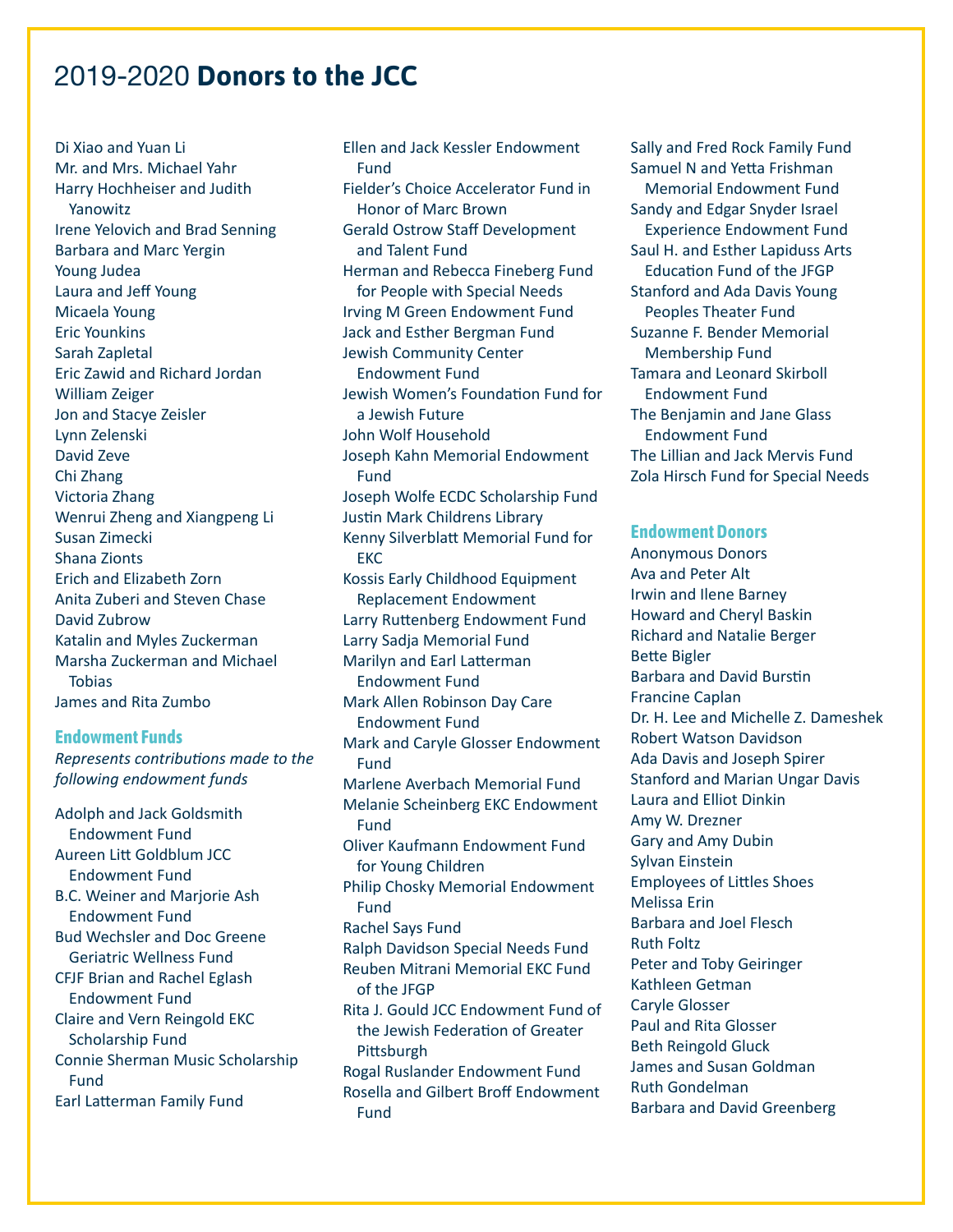Abby and Edwin Grinberg Lynn and Patrick Gurrentz James Lieber and Margie Hammer Marlene and Jeffrey Haus Steven and Lynn Hecht Adrian Hoechsetter and Philip Schutzer Michael and Linda Houy Larry and Kathy Hurwitz Jill Jackson Blair and Lynne Jacobson Phyllis Katz Lloyd and Myrna Kline Carl Krasik Helene Glick Landman Michael and Frances Lando John Lash Marilyn and Earl Latterman Todd Levitt Marc and Kathy Lipsitz Mark and Catherine Loevner Elaine London Karen Madden Rachel Marcus Earl Markowitz Mervis, Lillian and Jack Fund Carl Metosky Barbara Miller Stephen and Erica Miller Stewart Barmen and Laurie Moser Carol Nathenson Esther and James Neft Faye and Robert Nickel M. Jack and Margaret Offenbach Bing and Carolyn Olbum Regina Pallatino Jane K. Pearle Susan Perelman Brian Pincus Louis and Lori Plung Terri Polacheck Dr. Burton Pollock Sally and Fred Rock Sandra and Lawrence Rosen Debbie and Ben Rosenbloom Ira and Sorley Rosenthal Joan and Ronald Rothaus Nancy Rott

Ruth Rubenstein Dr. Daniel Rubin and Simone Sidorow Rubin Susan and Robert Rudzki Abby and Reid Ruttenberg Ina Sable Arlene and Steven Sablowsky Beatrice Sadja Judith and Joel Safier Jeff and Paula Scharding Thelma Scherer Alece and David Schreiber Marvin and Fran Schreiber Daniel and Barbara Shapira Kathleen Shapiro Robert and Lori Shure Barbara and Edwin Siegel Alan and Patricia Siger Timothy and Margaret Sinback Tamara Skirboll Michael Smalley Stephanie Snyder Helene Sokobin Florita and Arthur Sonnenklar Ruthie and Sonny Spatz Leslie Spiegel Mary Ann Stanutz Janet Stavish Carol and David Steinbach Naomi Valadez Gary Garcia and Ruth Valadez Roger and Elaine Volk Pamela Watsky Edward and Dorothy Weisberg Richard and Arlene Weisman Charles and Elaine Wittlin Hilary Wolfe Toby Wolfe Sara Wolk Mr. and Mrs. Michael Yahr Dr. Neal and Elaine Zweig

#### **JCC Capital Improvements**

*Includes new capital contributions to various JCC campaigns*

Anonymous Donors Allegheny Foundation Henry and Rachel Blaufeld Sandra Caffo Charles M. Morris Charitable Trust Lauren Hobart Jewish Federation of Greater Pittsburgh Jerry and Carole Katz KIJEM Management Cindy Goodman-Leib and Scott Leib Richard King Mellon Foundation Edward Solomon The Grantmakers of Western Pennsylvania Jacquelin Wechsler

#### **JCC Legacy Society**

*The JCC Legacy Society recognizes those individuals and families who have named the Jewish Community Center of Greater Pittsburgh in their estate plans through a documented planned gift.* 

Anonymous Donors Adam and Liza Baron Beth Israel Center Charlotte Bluestone Arlene and William Brandeis Victor\* Brody Betsy Levine-Brown and Marc Brown Sylvia\* and Sidney\* Busis Phyllis Davis Ada Davis Stanford\* Davis Robert\* Davis David\* Dinkin Donald and Sylvia Robinson Foundation Norman\* Ettenson Derek Smith and Nicole Evoy Julie and Josh Farber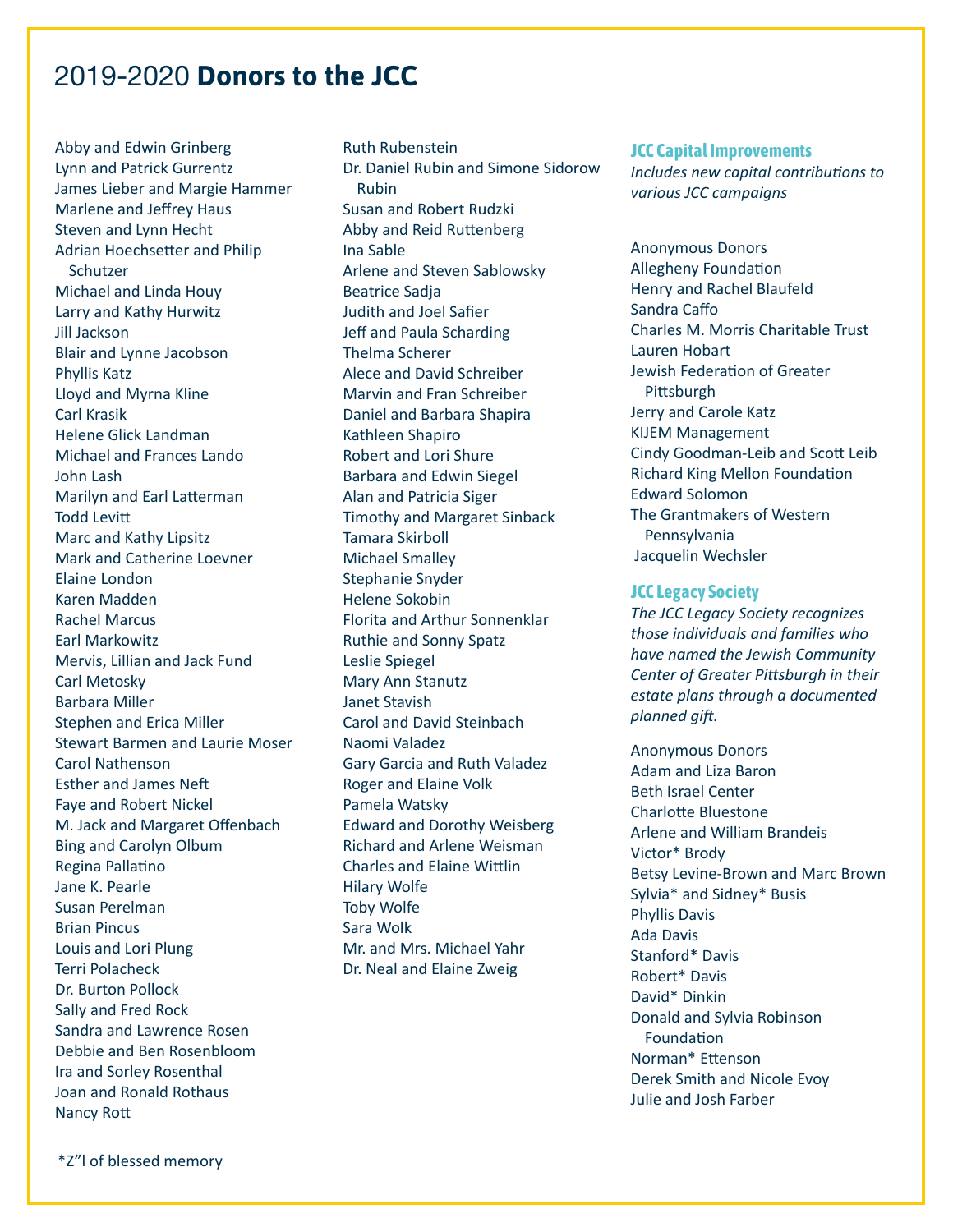Ellie Baker Feldman Joseph Finkelpearl Rachel Firestone and Jason Binder Ruth and Alan Garfinkel Ed Gelman Caryle Glosser Mark\* Glosser Nachum Golan and Stephen Hough Amy and Bob Gold Aureen Litt\* Goldblum Edward M. Goldston Gerry Gondelman Harold\* Gondelman William and Erica Goodman Rita J.\* Gould John and Cynthia Halicky Joel Hausman Alex Heit and Harris Blum Melissa Hiller and Jeffrey Griffin Ilene and Joel Iskoe Lynne and Blair Jacobson Jenny and Chad Jones Ruth Ann\* and Eugene\* Klein Frieda Lalli Marilyn and Earl Latterman Beverly and Allen\* Lebovitz Cindy Goodman Leib and Scott Leib Patty and Stan Levine Roslyn\* Litman Fara and Andy Marcus Elliot Oshry Lynn\* and Gerald\* Ostrow The Poller Prince Family Burton Pollock Rita and David Pollock Charles Porter and Hilary Tyson Richard E. Rauh Carol Robinson and Jeffrey Markel Lori and James S. Ruttenberg Cathy and Mike Samuels Ruth and Allan Schachter Barbara and Michael Scheinberg Nina and Robert Schor Brian and Suzanne Schreiber Sorietta\* Silverman Linda and Ken Simon Sylvia Slavkin Yetta Speiser

Herb\* Speiser Rabbis Barbara and Ron Symons Stephen Tobe Judy and Lloyd Vernick Susan and Robert Weis Arlene and Richard Weisman Annie\* and William F.\* Wimmer Leatrice Wolf John\* M. Wolf, Sr. Martha and John M. Wolf, Jr.

#### **Foundations and Grants**

Anonymous Donors 3M Foundation Adat Shalom Allegheny Foundation Allegheny Regional Asset District Alyce Friedberg Memorial Fund of The Pittsburgh Foundation AmazonSmile Foundation Apple Matching Gifts Program Beatrice Schutte Foundation Beth Israel Center Charitable Fund City of Pittsburgh, Community Development Block Grant Commonwealth of PA - Department of Aging Coyle Family Foundation Dor Hadash + Federated Investors Foundation, Inc. Foundation for Jewish Camp Inc Gertrude Seder Fund of The Pittsburgh Foundation Giant Eagle Foundation Google Foundation Harold Grinspoon Foundation + Hyman Family Foundation Jewish Community Foundation of the Jewish Federation of Greater **Pittsburgh** Jewish Federation of Greater **Pittsburgh** Jewish Healthcare Foundation Jewish Sports Hall of Fame JFGP Pittsburgh Jewish Pre-K Educational Improvement Foundation

KIJEM Management Ladies Hospital Aid Society + Lamfrom Family Charitable Foundation Lawrence and Ina Gumberg Foundation Leading Edge Legacy Heritage Programming IV LLC Louis Brody Endowment Fund of the Jewish Federation of Greater Pittsburgh Marci Lynn Bernstein Foundation Mary Sachs Trust Massey Charitable Trust Mediation Council of Western PA Nancy Rubenstein Household Network for Good - Facebook Pennsylvania Council on the Arts Peter Simsovics Endowment Fund PNC Charitable Trust PNC Foundation Raymond and Dorothy Sloan Memorial Fund Richard King Mellon Foundation Robert Spiegel Memorial Endowment Fund S.J. Noven Memorial Fund of The Pittsburgh Foundation Samuel M. Goldston Teen Philanthropy Endowment Fund Sara Jenoff Levin FBO Robert Irr St Edmund's Academy Stein Rich Family Foundation The Benter Foundation The David S. and Karen A. Shapira Foundation + The Donald & Sylvia Robinson Family Foundation The Edith L. Trees Charitable Trust The Ettenson Family Charitable Fund The Evan and Tracy Segal Family Foundation The Fine Foundation The Grantmakers of Western Pennsylvania The Guttman Family Endowment Fund for a Jewish Future The Heinz Endowments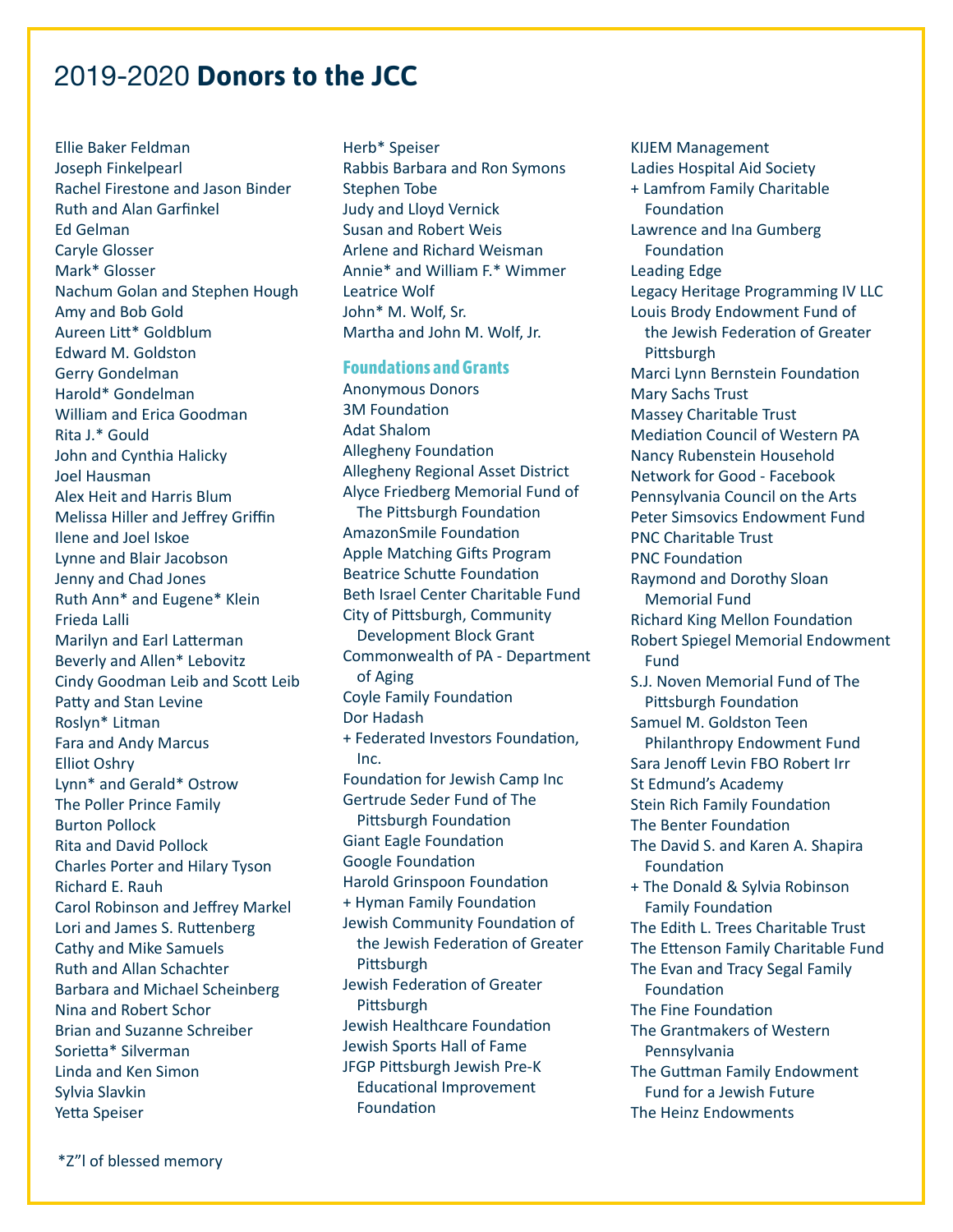The Jack Buncher Foundation The Jeffrey and Linda Solomon Foundation The Karp Family Foundation The Opportunity Fund The Philip Chosky Charitable & Educational Foundation The Pittsburgh Foundation The Russell Berrie Foundation United Way of Central Ohio United Way of Rhode Island United Way Suncoast W.I. Patterson Charitable Fund WV Division of Homeland Security and Emergency Management

#### **Big Night Auction Donors**

11th Hour Brewing Co. Ace Axe Throwing Ace Hotel New Orleans Ace Hotel Pittsburgh Acorn Advantage Sport and Fitness, Inc. Aiello's Aladdin's Eatery Allegheny Valley School Altius American Eagle Elie Aoun Artists and Craftsman Supply ASCEND Pittsburgh Bayona Be Galleries Ed Beachler Deb Berlin big Burrito Restaurant Group Bistro 19 Bobby D and Karen Brian Q. Valen, BQV Consulting LLC Caesar Designs Aaron Cantor Capriccio Carabella Carlton Restaurant Carnegie Museum of Art Carnegie Science Center Choices CLO

Karen Come Common Plea Catering Contemporary Concepts Contemporary Craft Mark Cuban Lisa DiGioia Nutini Dinette Restaurant Don Levine and Associates Driftwood Oven Casey Drucker D's Six Pax and Dogz Duck Donuts E.B. PEPPER Eat'n Park Eckert Seamans European Wax Center Everything Bundt Cakes Fairlane Fairmont Pittsburgh Julie Farber Gisele and John Fetterman Rachel Firestone and Jason Binder Food for Thought Deli Footloose Four Seasons Hotel Fox Chapel Golf Club Fox Chapel Ski and Board Fred Rogers Productions Frick Park Tavern Front Porch Theatre Gaby et Jules Ed Gelman Girasole Glam Salon Glassworks / Cheeks Goldstein Photography Erica and Billy Goodman Green Oaks Lynne Grusby Gunton Corporation - Pella Windows and Doors Gymkhana Gymnastics Pam Haber Marcia Haberman Hair by Damian Jaimie Hanson Hartwood Restaurant and Whispers Pub

Hatch Art Studio Heinz History Center Henne Jewelers Hens and Chicks Homage Kelly Hont Hotel Indigo East Liberty Iron City Circus Arts JCC Big Night Committee Joseph Tambellini's Restaurant Laura Kessler Kimpton Hotel Monaco Kimpton Hotels Susan Berman Kress and Doug Kress Dean Kross Lamar Advertising Co. George Lange Larrimor's Laurel Highlands River Tours Leccia Tobacco LeMont Restaurant Bonnie Levey Levin Furniture Little Pearl Littles Shoes Longue Vue Club Lovely Nails and Spa Rick Lowe Macaron Bar Madeleine George Boutique Carl Mancuso Manor Theatre Maser Gallery Max Alto Mayor William Peduto McCafferty, MD FACS and Associates McCormick & Schmick's Seafood & **Steaks** Meadows Casino Mendelson Gallery and Steven Mendelson Mercurio's Miami Dade College Millies Homemade Ice Cream Mineo's Pizza Miss T's Beauty Lounge Burton Morris Mosaic Linens